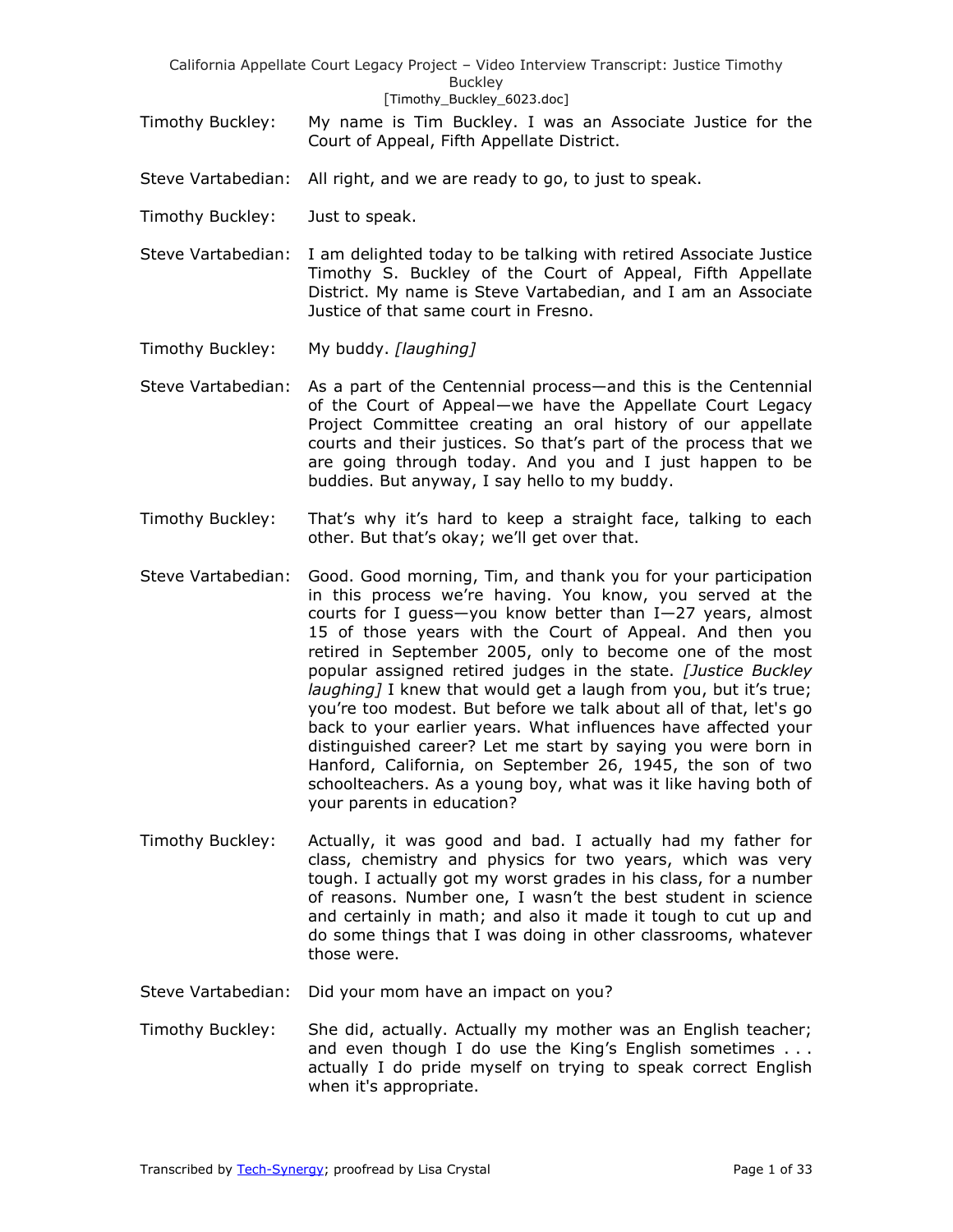### [Timothy\_Buckley\_6023.doc]

- Steve Vartabedian: So that's where you got all of the talent that you had when you would correct my opinions with proper English.
- Timothy Buckley: No, I gave it to one of my research attorneys and I said, "I have no clue what's going on with this opinion; you tell me." So that's what I did.
- Steve Vartabedian: Could you tell us a little bit more about your parents and your siblings, other things like that?
- Timothy Buckley: Yes. My parents, my father graduated from Berkeley in '28 and was actually a chemist with Shell Oil but wanted to teach, and so he went into teaching in the early '30s. And then my mother . . . They were both from Humboldt County and my ancestors are from a small town called Blue Lake, on the other side of Arcata. So they're both from that area. They ended up in Lemoore, of all places, just because a job opening came up for a high school science teacher and my dad took it. My mother, of course, came with him, and then she took a hiatus from teaching for a while to have the children, and then she resumed teaching. And I have two sisters and one brother, all older than me, which partially explains my behavior at times, because I'm the youngest child.
- Steve Vartabedian: Did anyone in your earlier years have a particular influence on you? Someone you looked up to—it might have been a teacher, it might have been a family member—anyone of that sort in your past?
- Timothy Buckley: Well, actually, I looked up to a lot of people—no one person in particular beyond my parents. I was really thinking about who in my earlier years had a significant impact on me, and I would have to say it was an amalgam of a lot of people, friends people of all different so-called walks of life. And they helped, for good or bad, to shape me to be the person I am.
- Steve Vartabedian: What were some of your favorite activities through high school in your early education?
- Timothy Buckley: Well, let's see; apart from the fact in high school I had essentially no life, I just enjoyed sports. I wasn't very good at it, but I enjoyed doing, playing, the different sports. And I enjoyed reading.

## (00:05:08)

I was an incessant reader at an early age, and of course I read . . . I didn't read the classics. I read *Tarzan* and the books that I thought were fun reading. All the other kids who were incessant readers were far deeper than I was. I always and still do read what I enjoy. Not necessarily *Tarzan*, but I read for fun.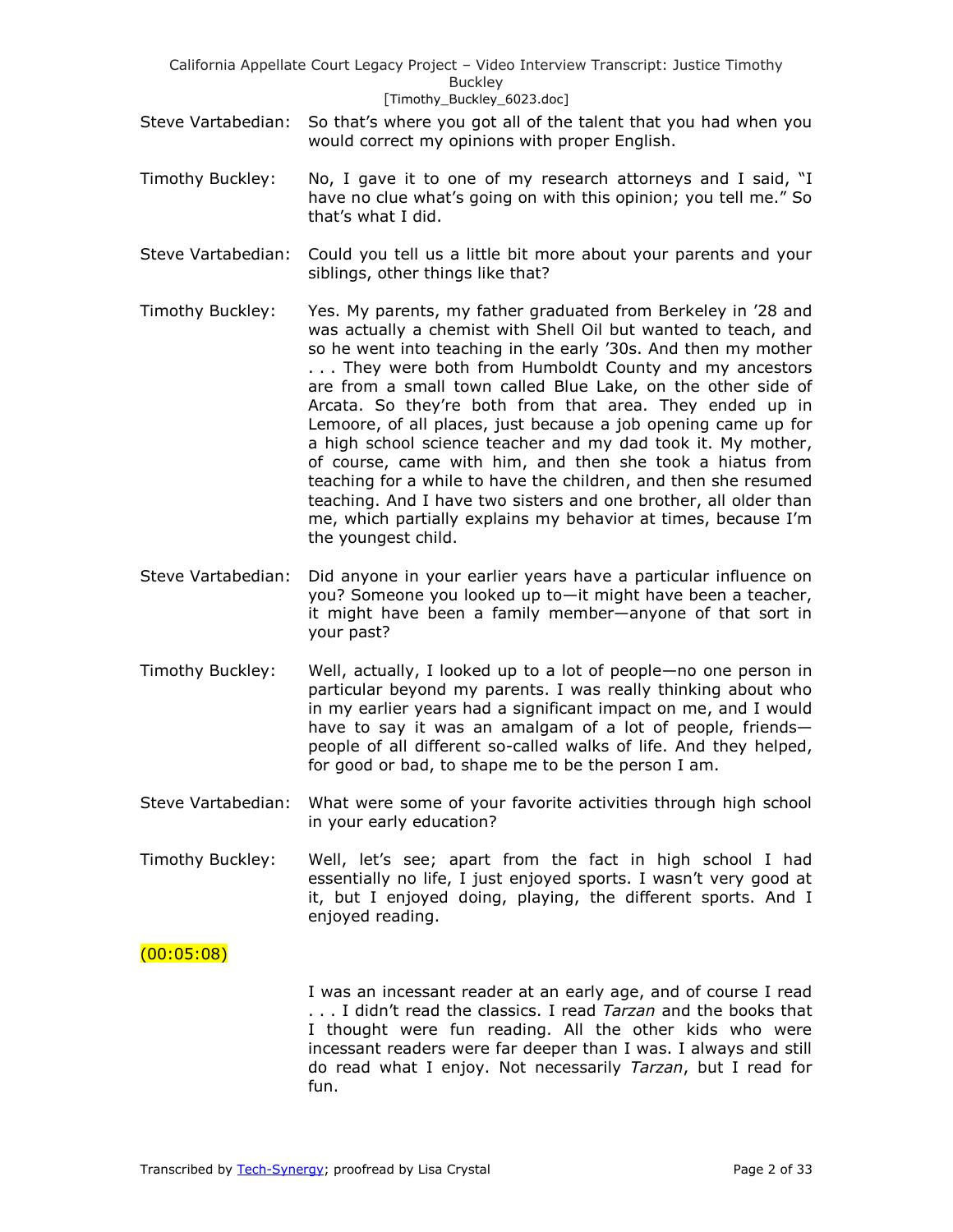- Steve Vartabedian: As you mentioned, you grew up in Lemoore, which is in Kings County and not far from Fresno, and you went to Lemoore High School. Now, I understand there were several outstanding athletes that came out of Lemoore High School—in fact, nationally and worldly renowned. How have any of those people affected your lives and those acquaintances you might have had, over the years?
- Timothy Buckley: Well, yeah, actually Lemoore High School had probably one of the best small-track programs in the country. Our most famous alumnus in the athletic area is Tommie Smith, and Tommie and I were in the same class together. And Tommie went on to own or share 11 world records. The reason he owned so many was because he ran the meters and yards. I became a real track nut. In fact, I later competed in masters track as an adult.
- Steve Vartabedian: I think you threw the javelin, didn't you?
- Timothy Buckley: I threw the javelin and the shot. I wasn't very good at those either, but I had fun. No, no, no, I really wasn't very good. But it was fun; it was fun going out there and competing against world-record holders. And in fact I have an interesting story about that. I think it was at Cal State Bakersfield or Cal State Sacramento and the former world-record holder, former Olympic champion, only beat me by 10 feet in the javelin, which made me feel good, of course; what I don't normally mention is that he was a former Olympic champion in the 1948 Helsinki Olympics. So he was older than dirt and I was a fairly young guy. But I figured once he got up in his age I'd kick his butt; but unfortunately, he probably died. So I didn't see him after that.

But anyway, no, I enjoyed that. And Tommie was a remarkable person, is a remarkable person. We're good friends; actually we're closer now than when we were in school. In school, he was a deity, and when Tommie was there he was all everything. He was at one time known as the world's fastest human when he was at San Jose State. And when he did the so-called—even though it's not truly a black power salute—but when he did the raised glove fist in Mexico City, some of the people in Lemoore really took offense at it.

- Steve Vartabedian: We might have some younger listeners; that was the 1968 Olympics.
- Timothy Buckley: The 1968 Olympics. And he was driven out of the Olympics in disgrace. He was kicked out of the Olympic Village and sent home, and it was very tough for Tommie to find a job for a while. And he persevered and is now widely regarded as one of the most influential people in the civil rights movement.
- Steve Vartabedian: When you graduated from high school did you have any particular career path in mind?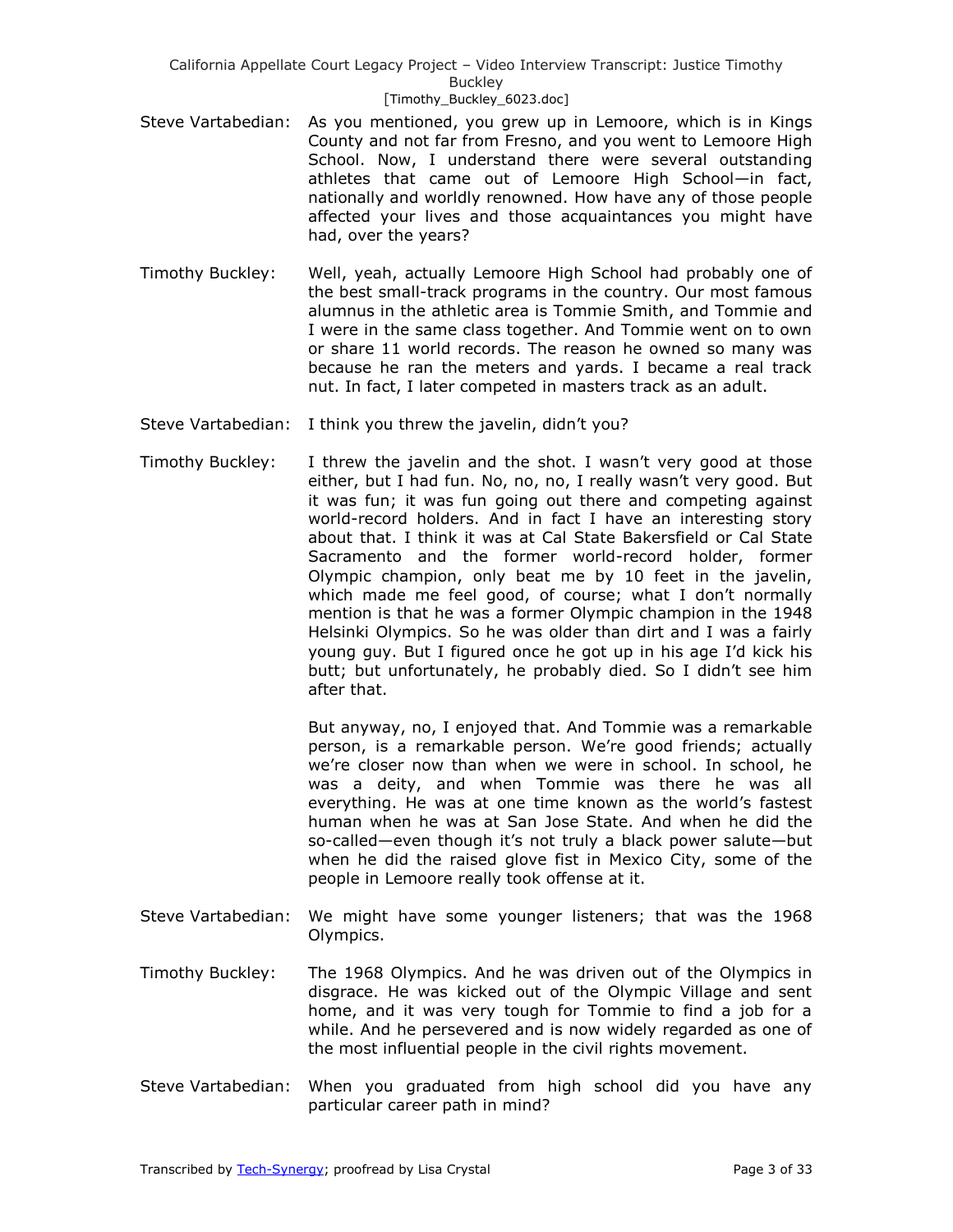- Timothy Buckley: No, I was like everyone else, or most people. I had really thought of the law, and the only reason I thought about the law . . . And I don't mean to always make a point of being so selfdenigrating, but it's true, I have no talent, I have no skills, I have no mechanical ability; I had no clue as to what I wanted to do. I knew I didn't want to be a teacher, and so I figured the law was a possibility. But when I went to college I was really, really a big goof-off and didn't distinguish myself in college. And there was an event or two after that that did point me toward the right path. I guess we'll get into that later.
- Steve Vartabedian: So from high school you headed to relatively nearby Coalinga College, which is now West Hills. Is that correct?

Timothy Buckley: Right.

Steve Vartabedian: And from there you then headed to a little different place, to the California coast at UC Santa Barbara, which is a respected school, but still a wonderful beach environment. How did you like the change of scenery over at UC Santa Barbara?

## $(00:10:05)$

- Tim Buckley: Well, it's funny. When I went to Coalinga, I hated it. I think one of the reasons I hated it, was . . . well, there were two reasons. First of all, the girl-guy ratio was at least five to one; I mean there just were no girls over there. And I rode a bus every day, five hours a day. It was two and a half hours over, two and a half hours back. We had to go through all the small towns in between: Stratford, Huron, Riverdale—you know, I took it in Lemoore. And so it was a very unpleasant experience. And it's strange I say that, because now Coalinga, which is now West Hills, has become and it truly is one of the leading community colleges in the state. And that's largely due to some progressive leadership now. But then, it was a pretty small school, and so I when I went to Santa Barbara, it was truly night and day in all respects. It was a big school. It was beautiful. It was the girl-guy ratio was actually more girls than guys, and it was on the beach—and what's not to like about being on the beach?
- Steve Vartabedian: That's pretty hard to beat.
- Tim Buckley: Of course, the down side of that is your grades really suffer. My grades suffered—not that I was doing well in Coalinga. I had other reasons why I wasn't doing well there; number one, I was unhappy riding a bus.
- Steve Vartabedian: Well you must have been doing something right, because it did lead you to bigger and better things. What did you study at UCSB? Other than surfing and—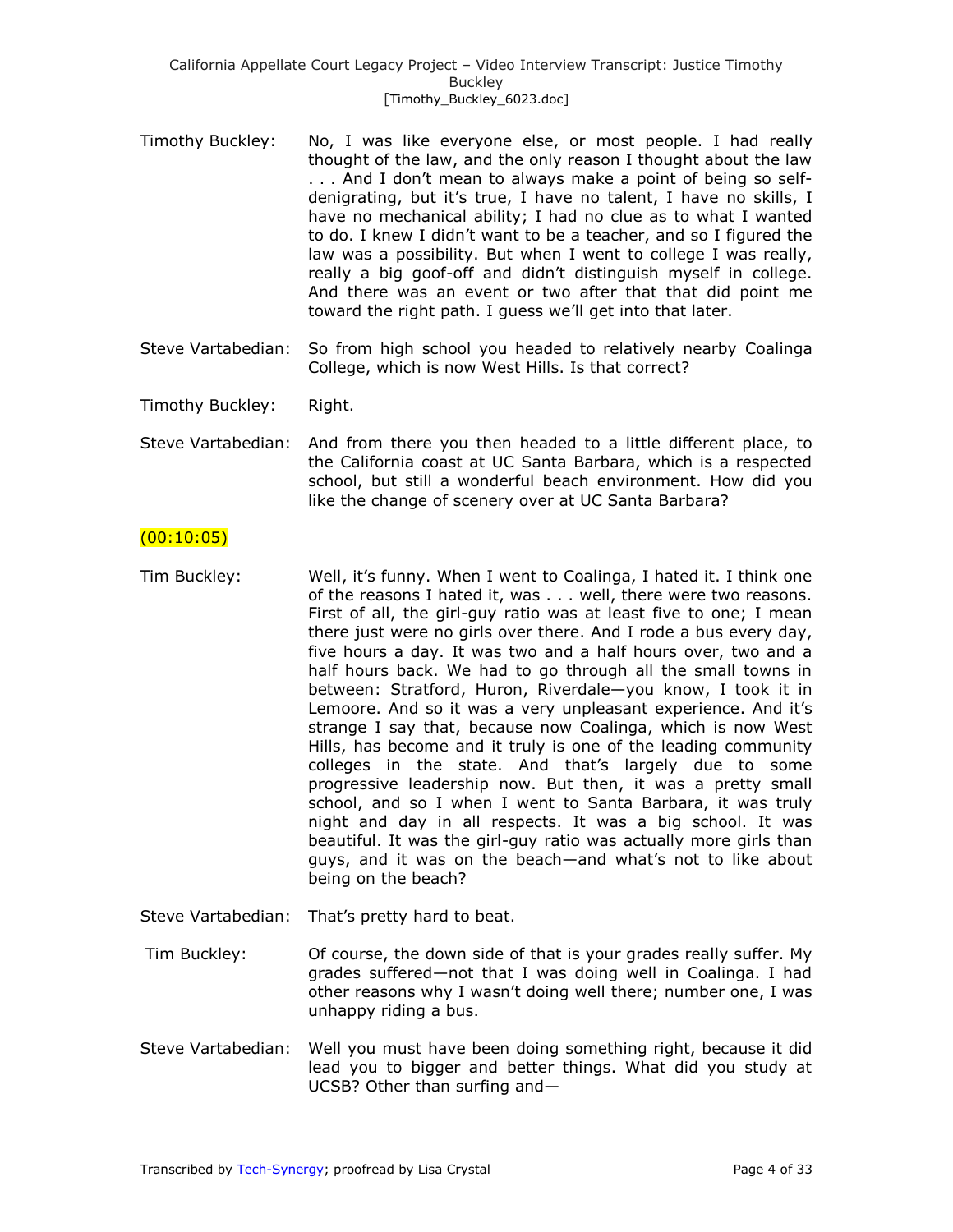- Tim Buckley: Actually I did try surfing, but I wasn't good enough to do that regularly. I was able to get up and that was about it. In fact, one of my dubious claims to fame is that one of my fraternity brothers—in fact, I think he was my little brother in my fraternity—was the last remaining SLA member caught in South Africa in 1995 or so. But that was—
- Steve Vartabedian: That was the Symbionese Liberation Army, again for our younger listeners.
- Tim Buckley: Yes, yes. And that was a pretty bad deal. He was convicted for doing the Carmichael bank robbery and the murder.
- Steve Vartabedian: But in your major, though, I mean eventually—
- Tim Buckley: My major was history, and I've always been interested in history. I didn't apply myself like I should have. I really was not a good student. I was pretty lazy and irresponsible, and it's amazing that I did get where I am. Not that I'm anywhere, but it is surprising.
- Steve Vartabedian: Did the thought of studying law ever enter into your mind?
- Tim Buckley: Oh, yeah. No, I had that in the back of my mind. But I knew that when I got graduated from college I was going to be drafted. That was a foregone conclusion, and then soon after that I was.
- Steve Vartabedian: As you say, you were drafted. Can you tell us a little bit about your time in the Army—where you were located and some of the details you were involved in?
- Tim Buckley: Actually the Army was the best two years of my life. And it sounds strange to say that; I was drafted during Vietnam War in 1968, and the fear was that if you got drafted, you'd be sent over to infantry and then killed. Nobody wanted—at least most people didn't want—to die. I sure didn't. Of course, being in the Army was inimical to my previous lifestyle, which was carefree, irresponsible youth. So when I was in basic, with all the discipline, it was a different world; but I actually kind of liked that. I forged some really good friendships in basic. And it was funny when they came by in the middle of the basic to ask for your military outpatient specialty, what you wanted to do. They would come by and say, "How many want to be dog trainers?" or "How many want to be in the infantry?" And they said, "How many want to be a chaplain's assistant?" So, to a person, all 200 in our company said, "What's a chaplain's assistant?" The person who was coming by said, "Well, rather than tell you what it is, let me just tell you, no one's being killed over there in Vietnam who's a chaplain's assistant." So 50 of us raised our hand.

Steve Vartabedian: Certainly a motivating factor to do that.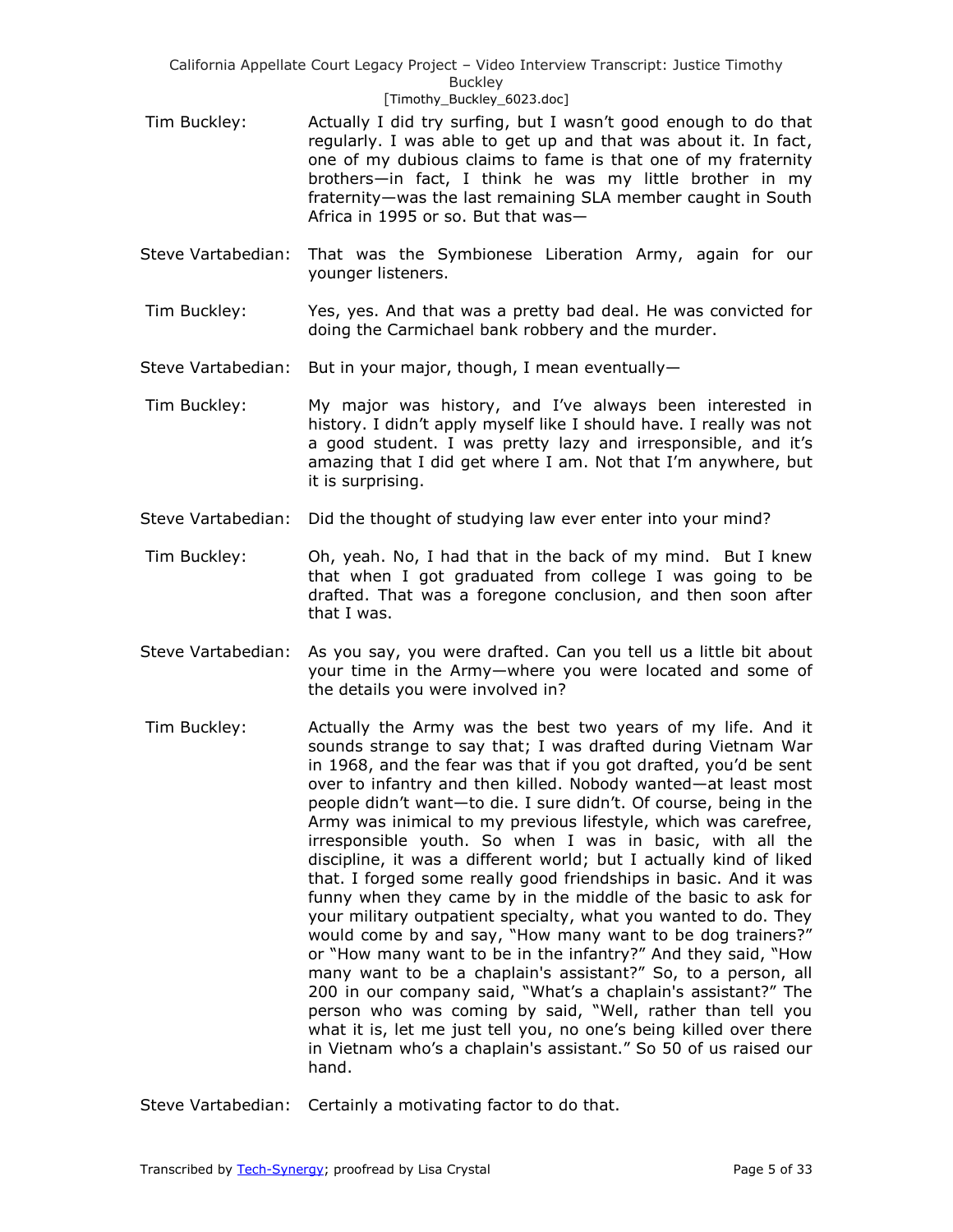Tim Buckley: Can we take a break just for a second?

Steve Vartabedian: Certainly.

## $(00:15:04)$

- Tim Buckley: So when he said that, 50 of us raised our hand. And they interviewed us and two of us . . . I was one of the two who got picked for it, I think because I had already learned something about myself—and that is that I'm a consummate bullshitter. So I got into that specialty. And so I went to advanced training in Fort Hamilton, New York, which was great; it was right near Manhattan. And so I spent the time there and I got orders for Germany. Since I was going to Germany, I called my fiancée, Connie, and said, "Let's get married before I go to Germany so we can spend the time over there." And we did. We got married on my leave and then spent a year and a half in Germany, and it was almost a two-year honeymoon. It was great. I was in a headquarters company; I didn't have to go out in the field. I worked in the largest building in Frankfurt, the IG Farben Building, and it was wonderful.
- Steve Vartabedian: So you got married in Germany?
- Tim Buckley: I got married in California, but then went to Germany.
- Steve Vartabedian: The two of you went to Germany? Let's backtrack a little. How did you and Connie meet?
- Tim Buckley: Well, we met at Santa Barbara. It was a blind date. One of my fraternity brothers was going out with her roommate, and so she told Connie about me, said there's this guy I would like you to meet. So it was a blind date. I went over there to meet her and I took a look at Connie and I said—well, I won't tell you exactly what I said—but to myself, I said, holy blank, blank. I've never gone out with anybody this good-looking. And so then I figured, geez, I better stick with her; I'll never do any better. And so I did.
- Steve Vartabedian: So of course you're now married to Connie, you finished up your military service. How is it that you ended up at Santa Clara University Law School?
- Tim Buckley: Well, I took the LSAT while I was in Germany and applied to Santa Clara, was accepted there. And that was kind of a natural there, because Connie is from that area, the Bay Area. She is from a little town up below San Francisco. So we settled in Santa Clara. I worked there prior to going there and then I worked my way through law school; and anyway, so that's how I got to Santa Clara.
- Steve Vartabedian: So that would have been in the fall of 1970? Is that correct?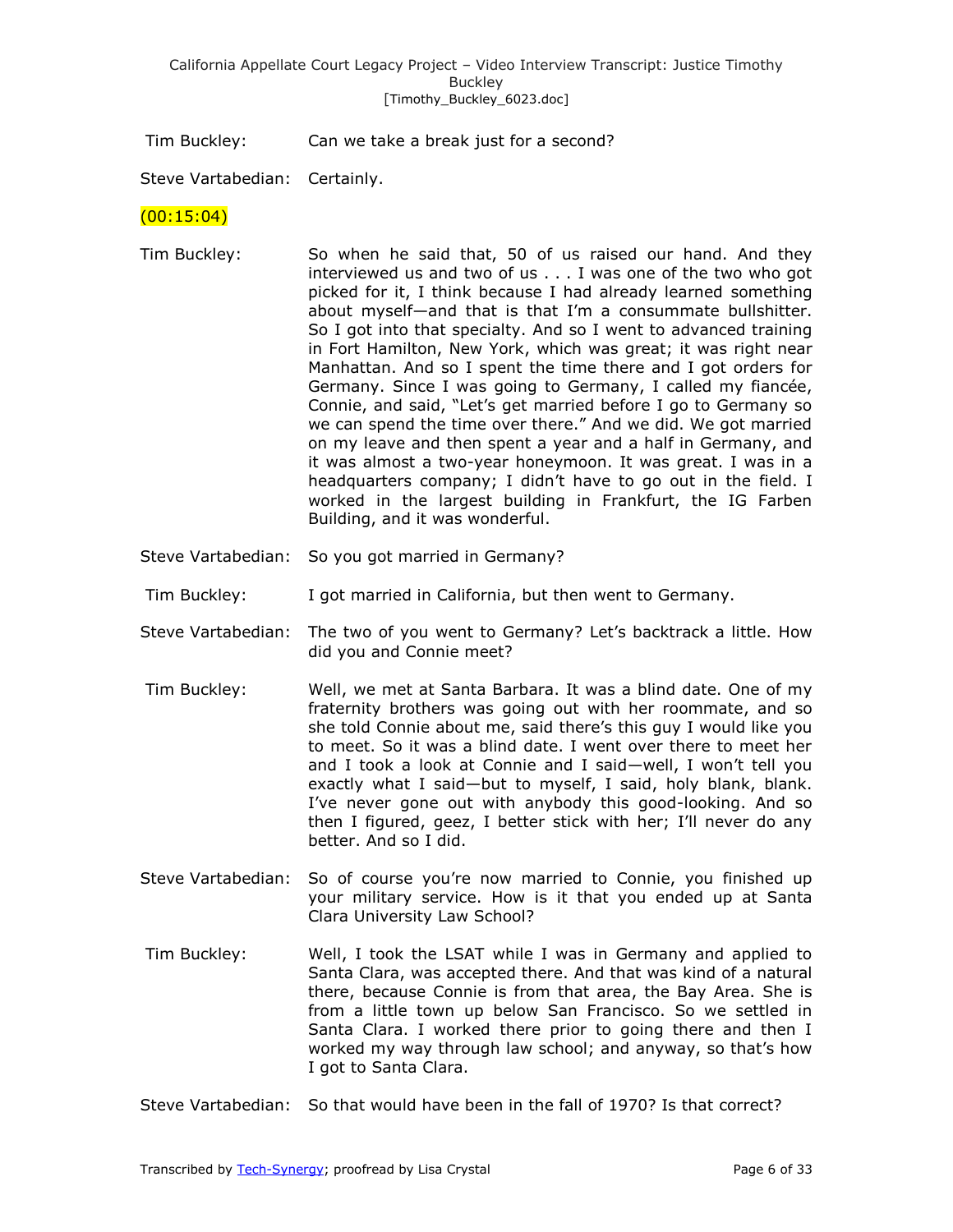Tim Buckley: Fall of 1970.

- Steve Vartabedian: Was it very difficult dealing with the academic rigors of law school after having spent two years away from formal education?
- Tim Buckley: Actually, not at all. When I said there was a pivotal moment, the pivotal moment was going in the Army—because I really grew up, I think partly being married to Connie and being in the Army and getting a little bit older. I was not as irresponsible as I once was, and so consequently, when I went to Santa Clara, I focused. And one of the things I did was I worked 30 hours a week while I was going full-time days; and instead of being bad for me and hurting me, I think it really helped me, because that way I didn't have an abundance of time to mess around. And then we had a baby, Allison, when I was in the beginning of my second year. And all of the time that it took to take care of responsibilities—work and so forth really meant that when I studied, I focused. And I did okay.
- Steve Vartabedian: As you read your case books, did it ever creep into your mind that you would one day be authoring those types of opinions as an appellate justice?
- Tim Buckley: No, because one of the things that I didn't like about law school was the case-study method. One of the criticisms I had with law school, and still have, is that they don't teach you enough of the practical side of the practice of law; and they simply have you read opinions and of course study the law abstractly. And I'm a big supporter of clinics, of internships, and real preparation for the practice of law. So no, it didn't dawn on me at all.
- Steve Vartabedian: In fact, I followed you to Santa Clara Law School by about two years, although I didn't have the pleasure of knowing you then.

## $(00:20:01)$

I do remember that in your class there were a number of interesting characters and a lot of crazy goings-on. Would you share any recollections of any classmates or other experiences in law school?

Tim Buckley: I had an awesome class; I really had an awesome class. And of course by far the most well-known, notorious, infamous, and famous person was Brian B. T. Collins. In fact, B. T. gave Allison, my daughter, her first baby present. Because in fact I also remember when he stood up in the middle of Evidence and I'd just had a baby. . . . No, when he just found out that Connie was pregnant, he said, "I just want everybody to know that Tim is not shooting blanks." It just was so perfectly B. T. And of course, B. T. went on to become legislative liaison, chief of staff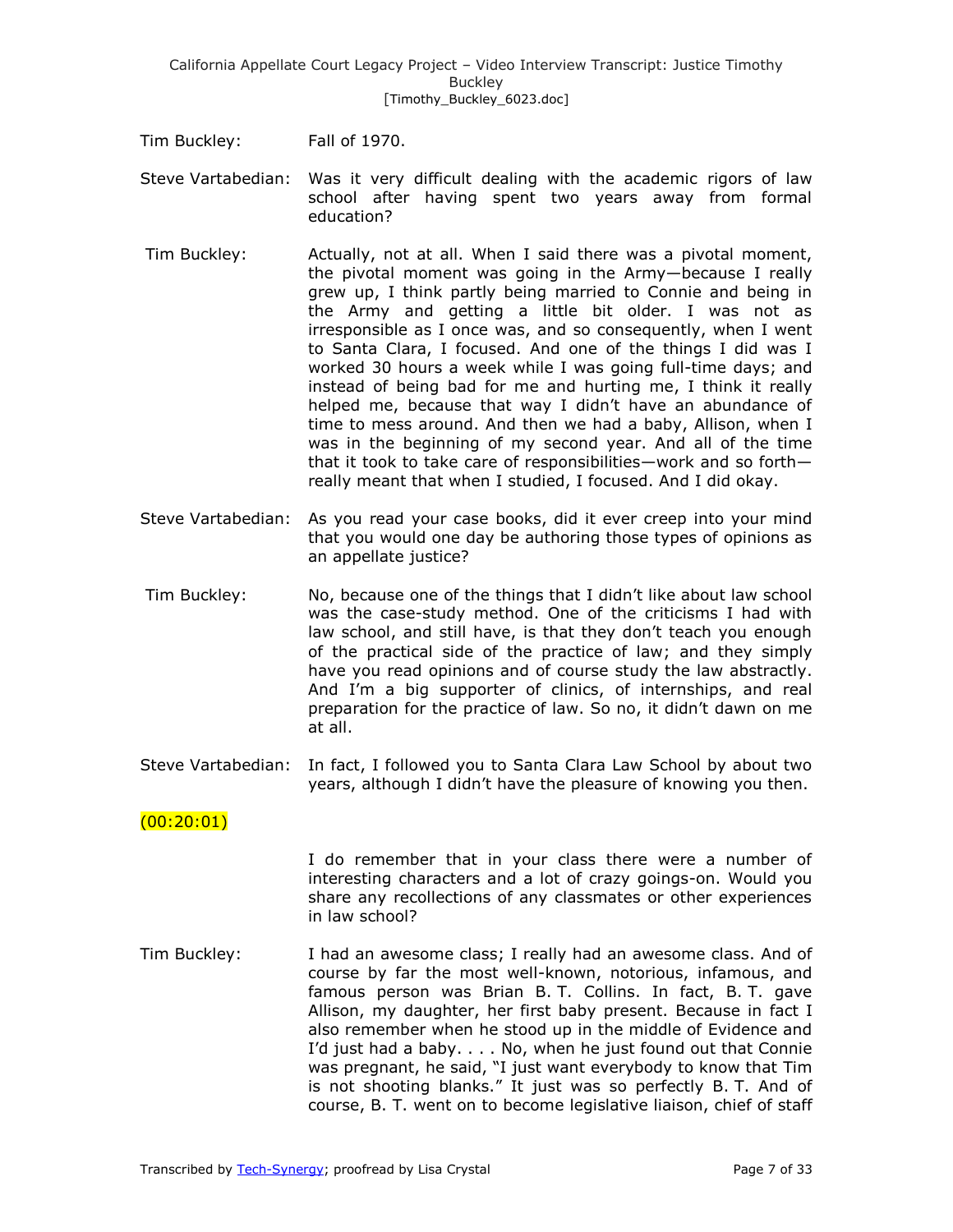> for Jerry Brown at different times; head of the CYA, head of the CCC, and then a legislator. And truly one of the two or three most remarkable people I've ever known.

- Steve Vartabedian: So you come to 1973; you now graduate and you have your J.D. degree and bar membership in hand, after passing the bar. And you had a resume that included a law review associate editorship. You decided then to head back to Kings County rather than explore the inner halls of the Bay Area legal establishment. Why?
- Tim Buckley: Well, I knew that some of my friends were staying in San Jose, and to me it didn't make sense to stay in San Jose, because I didn't have any clientele. I didn't really know anybody, and actually I had no thought of going back to Kings County either. Even though I had focused and I was somewhat more responsible, the path I took to getting to Kings County started out irresponsibly. I figured, well, I want to live somewhere where the weather is nice and I'll be happy. So Connie and I talked about different areas and we said, well, we like Placerville, we like Redding, we like Grass Valley—Connie used to have horses there. And for some reason I applied to Eureka, and I don't know why; I think it's because it was my family home. But we would have been miserable there; the weather in Eureka is not the best.

So I sent a cold letter—didn't know anybody in any of the places—sent a cold letter applying for a job in very small firms, because none of the towns were big. And I got no response. So I was shut out by the four places I applied to. And then by serendipity, my brother-in-law was good friends with and had an office right next to a lawyer there, who offered me a job in Hanford. So I went, ended up going to Hanford, even though I had sworn I would never go back to Kings County; and I did, and I haven't regretted it since. I love Kings County; I love the small-town atmosphere. When I talk to young lawyers, I encourage them to go into small towns and point out that there is far more opportunity in small towns than there is in big cities, because you're not a non-entity in a small town. And of course—I have to tell them—I said, "Of course if you're a loser, then of course that's tougher, because then they know you're a loser."

- Steve Vartabedian: Everyone knows you, anyway?
- Tim Buckley: That's right.

Steve Vartabedian: One way or the other.

Tim Buckley: Warts and all.

Steve Vartabedian: Tell us about your law practice—the kind of cases you handled and things of that sort.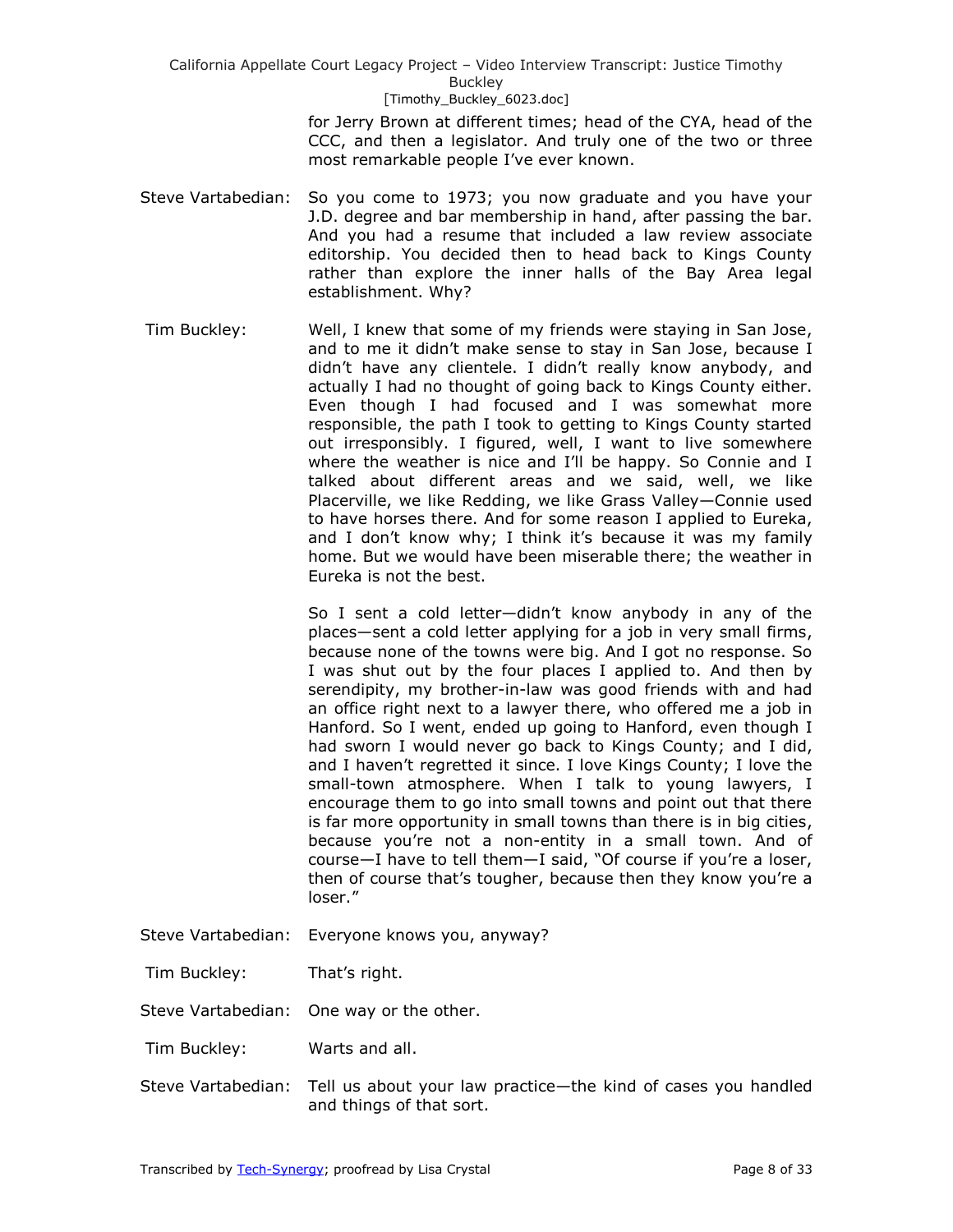Tim Buckley: I did a little bit of everything. In a small town, especially starting out, you can't specialize—you'll go broke. And I was in business for myself. I was working as an associate in an office with Bill Dunn. Bill is, as hard as it may be to believe, Bill was a wilder B. T. Collins. The guy was a wild man, absolutely a wild man. I remember going through his files the first day I got, first week I got there, and there were six files of *People v. Bill Dunn*. He used to go into the bars and fight. He'd get drunk and fight as a lawyer and then they'd arrest him. They'd charge him with disturbing the peace or battery and then he'd go to trial. And he was a fantastic criminal trial lawyer, defense lawyer, which was what he was.

# $(00:25:03)$

And he'd win; he won every case. And he was larger than life in so many respects. One respect was he was huge—he was 350 pounds—and had a Fu Manchu moustache, shaved head, and carried a gun.

- Steven Vartabedian: Like someone out of the Old West.
- Tim Buckley: He was out of the Old West. And he was ferociously supportive of his friends. He was irresponsible in the fact that he didn't take as good a care of his clients as he should have at times. But he was just a phenomenal experience—although I knew I had to get out of his office, because it was not a good place to stay for a while. But I loved Bill.
- Steven Vartabedian: Within just five years of starting your practice, the opportunity to become a judge arose. Tell us about that, and whether you had any regrets about leaving the role of being an advocate as a private practitioner.
- Tim Buckley: No, no. Actually, I didn't like being a lawyer. I didn't like being a lawyer for several reasons, number one of which, I hated billing my time. At the time the going rate was 90 to 100 in a small town, and I said to myself, "I can't bill this guy \$100 an hour, I'm just bullshitting with the guy. I mean, how can I charge him for that?" And so I wouldn't bill like I should. I never cared about money; I never had money, so I didn't really worry about accumulating a lot of it. But I really didn't like billing my time.

And also, strange as it may seem, given my earlier upbringing, at least the way I was—well, not the way I was raised, I was raised very well, but the way I conducted myself—I actually was pretty conscientious as a lawyer. And I would take my clients' problems home with me. I would work weekends, work nights, couldn't go away on vacation—because I would be too worried about something, passing by a statute running or whatever.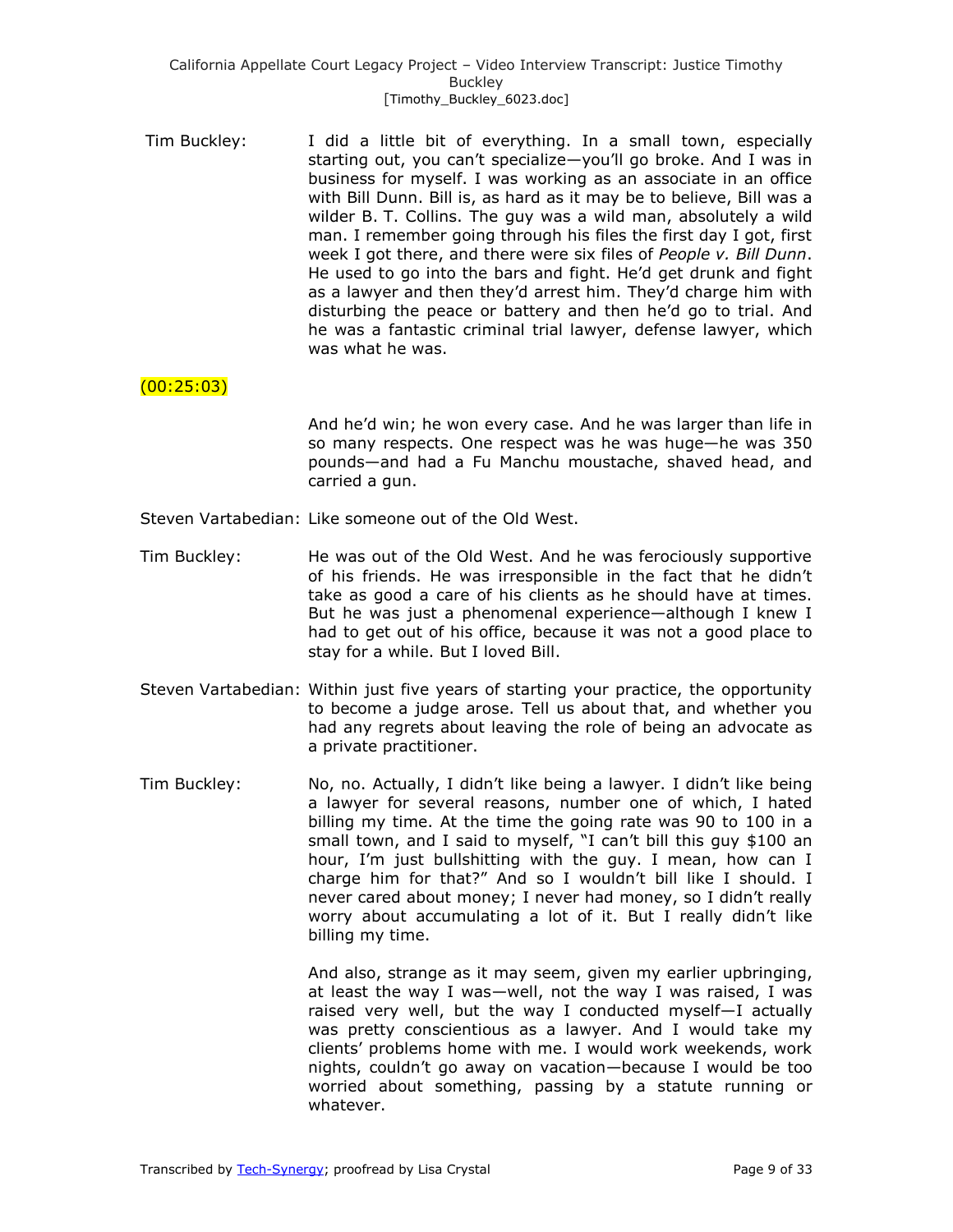And I was starting already to burn out, because in a small town if you're friendly with the people—and one thing I am, I know, is friendly to people—you tend to get people coming in your office. And they may not have the biggest cases, but they're all important cases to them, and you want to help them. And so it was just, it was not a good thing. When the position came open, I was encouraged to apply for it, and I did.

I always jokingly tell people the truth; and that is, well, it's not as if I didn't have a leg up. One of the supervisors was my . . . was appointed by the board of supervisors in the justice court. Kings County had no municipal court, so it was all justice court, and I was the only . . . Hanford was the only full-time justice court position in the county, and that was the position I was openly appointed to—or to which I was openly appointed, to be correct.

Steven Vartabedian: English training.

- Tim Buckley: Yes, the English training is coming in, although it is correct now to end a sentence with a preposition.
- Steven Vartabedian: They say that it's okay now, it's true.
- Tim Buckley: Yeah. I don't like it though. But anyway, one of the board members was the father of my law partner, because I had gone in with a different law firm, Sharp, Maroot, Behrens & Buckley. And then another law partner was the father of the girl I'd taken to the senior prom and a client, and then another board member was the guy who did the mechanic work on my mother's car. My father passed away, unfortunately, just right then. So I'd like to think I would have gotten it anyway, but who knows.
- Steven Vartabedian: As would happen in a small town, as I recall, wasn't it Bill Dunn that . . . did he have a position on the court?
- Tim Buckley: Bill Dunn had been my predecessor judge.

Steven Vartabedian: He was the predecessor judge as well?

- Tim Buckley: Uh huh. And Bill had passed away. And so when his position came open . . . And of course you and I go back a long way, because you were a young judge on the Sanger Justice Court, helping me out, because you were part time and I was full time. You would come over occasionally and help out, and that's when we first met.
- Steven Vartabedian: If I may interject this . . . Whenever I'd come over to your court—I traveled around among justice courts—was the most pleasant time I spent in any court. I think that's because of the way you treated your staff; the people were just wonderful.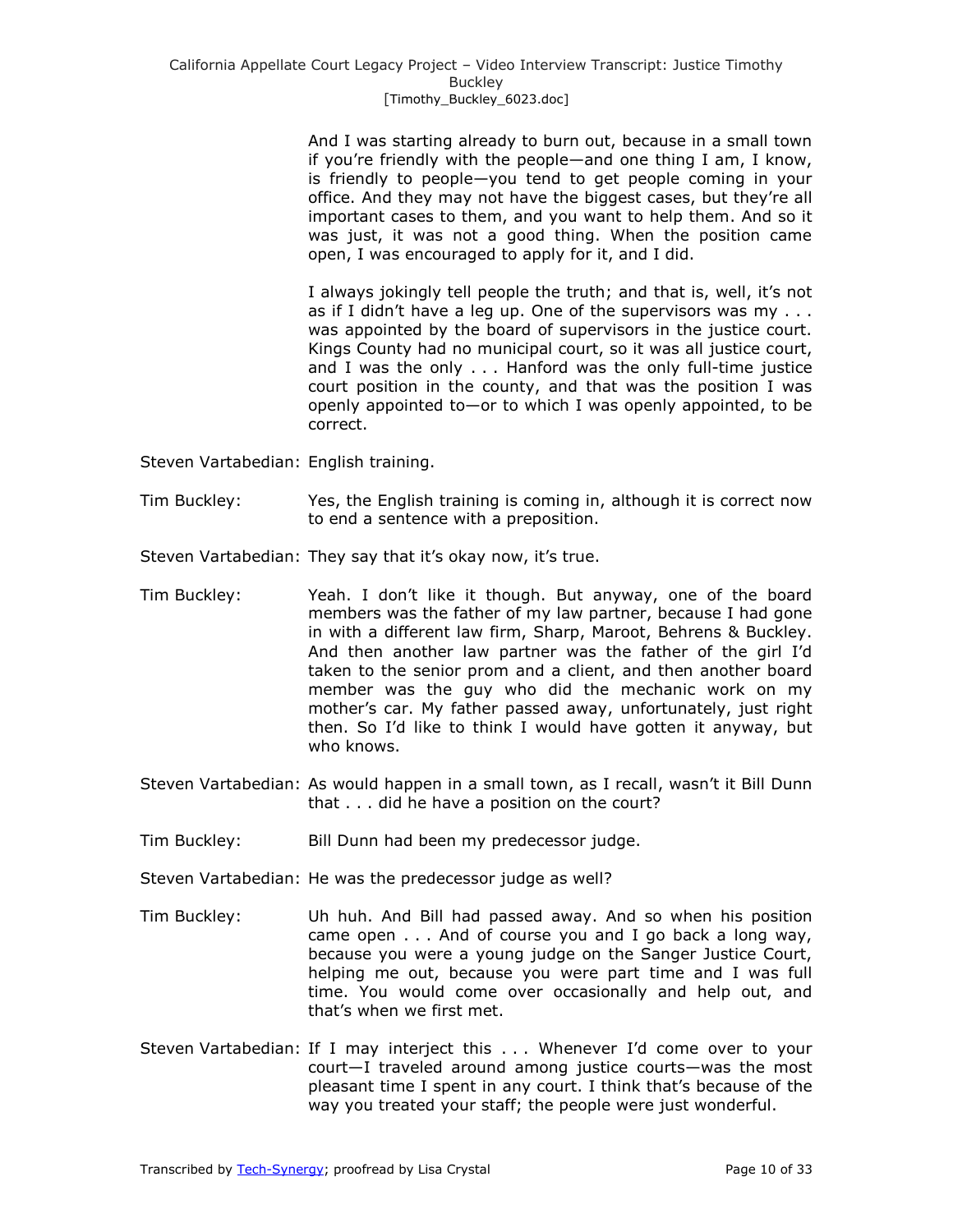- Tim Buckley: I love my staff.
- Steven Vartabedian: And I think that's one of the true indicators of your success—is the way you treat people that you work with. And that's something that I certainly have seen over the years.

## $(00:30:03)$

Justice courts no longer exist in California, and again we've got some listeners who are going to be wondering, what's a justice court? Could you describe the work that you did in the justice court?

Tim Buckley: Well, maybe I'll first describe the justice court, as I described it to a fellow graduate from the Santa Clara Law School who was dumber than a brick and who asked me, almost in an attempt to be insulting, he said, "Well Tim, what's, where, is the justice court located?" So I said, "Well . . ." I won't say his first name. "Well, Blankety-blank, San Jose doesn't have one. But actually if San Jose had one, go down to below the basement in the San Jose Municipal Court, and you will see a row of chairs and benches, and then you will see like, almost like a big crate, and what's where the justice court judge, he sits behind the big crate and he arraigns dog license violations and parking tickets. And that's the justice court."

> The guy looks at me and he goes, "Really?" And he was serious. He said, "I'm going to go down and look." And I said, "Yeah, go down and look for it." But the justice court really was in all respects a muni court; the only difference at that time was it was not a quote "court of record," which really as far as I'm concerned is a distinction without . . . Even then it was a distinction without a difference, because in a justice court we do all of the same misdemeanor cases, preliminary hearings, and so forth that a muni court did. The only difference being that not all proceedings were required to be reported in a justice court; and one of the beauties of that is—and it could be a vice if you were a rude, vindictive judge, and it was good though if you really tried to do justice—and that is that you could really formulate dispositions and sentences to really help people.

- Steven Vartabedian: Yet another opportunity was presented to you in 1984; an open superior court judgeship in your county went on the ballot. How did that come about, and did you face any opposition? What were the mechanics of your becoming a superior court judge?
- Tim Buckley: Well, you probably remember that situation. *[laughing]* What happened was, in 1982—was it '82? Yeah, I guess it was 1982. I had nine years on the bench as a lawyer; I mean, nine years as a lawyer. And when the superior court position came up . . .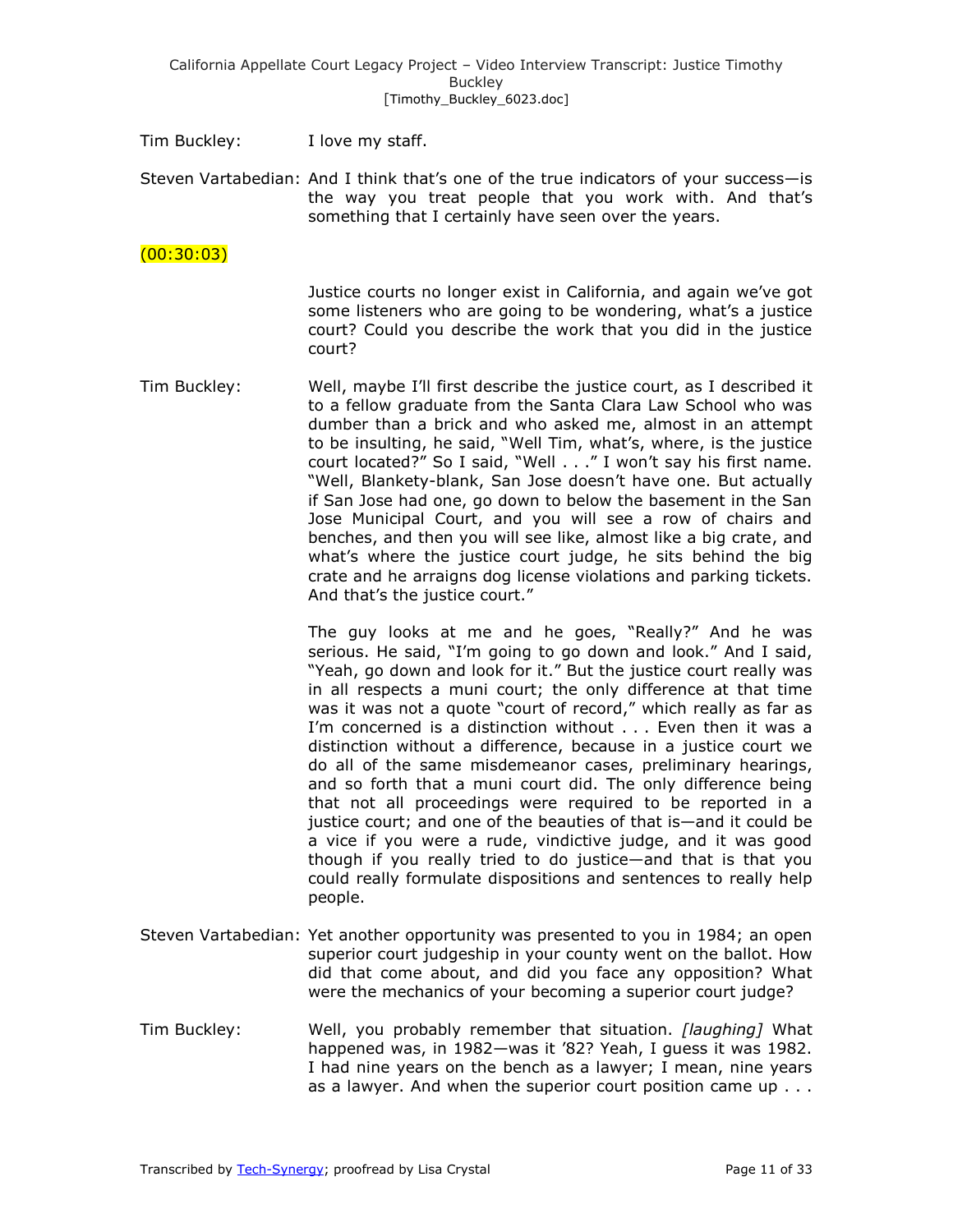I had always hoped to move on to the superior court, and that obviously was my goal.

But I wasn't eligible because I didn't have 10 years in, and so Governor Brown appointed an out-of-county lawyer to come into Kings County and become the superior court judge. His name was Dennis Beck, and this didn't set well with certainly the bar—initially the bar—within Kings County. And Dennis initially was seen as an interloper. And as it turned out and in retrospect, he did an exceptionally good job there in Kings County.

Steven Vartabedian: He's had a distinguished career on the federal courts as well.

Tim Buckley: He has, he has; he really was a fantastic judge in Kings County and is a good one now, an excellent one now. But at the time the perceptions were different. And of course, he actually is a year younger than me. With my hiatus in the Army, I was a little behind in the logical—in the chronological—appointment sequence or whatever you'd call it.

> And so I saw him as a young judge—good-looking, articulate guy, bright, and I said, "I'm stuck here forever." So when he came over to see me, I told him that I would do anything I could to help him, but I couldn't become his friend. I said, "I have nothing against you, but I'm going to run against you in two years."

> And he was taken aback, and I don't blame him, and I don't blame him if he was very upset with me; although to his credit, he was a gentleman at all times. And I just explained, I said, "Look, if I become your friend, and I . . . It's hard for me not to become a friend of people. I would feel like I was stabbing you in the back if I ran against you, and I wouldn't do that. So I have to do it this way, otherwise I'd feel bad."

## $(00:35:04)$

So he said, 'Well, I guess we know where we stand." And I said, "No, I don't mean to offend you, but it's just the way I have to do it; I cannot be a double-dealer with you." And ironically we're good friends now, and I have the highest respect for him.

Steve Vartabedian: In fact, he didn't run for the—

Timothy S. Buckley: He didn't run. Well, I did have some friends in the area in Kings County since I was born and raised there, and what I did was, I did signatures in lieu of the filing fee. And I think I got like 9,000 signatures, which was about half the voters in the county, to sign my petition. And that was probably an indicator that at least I had some support.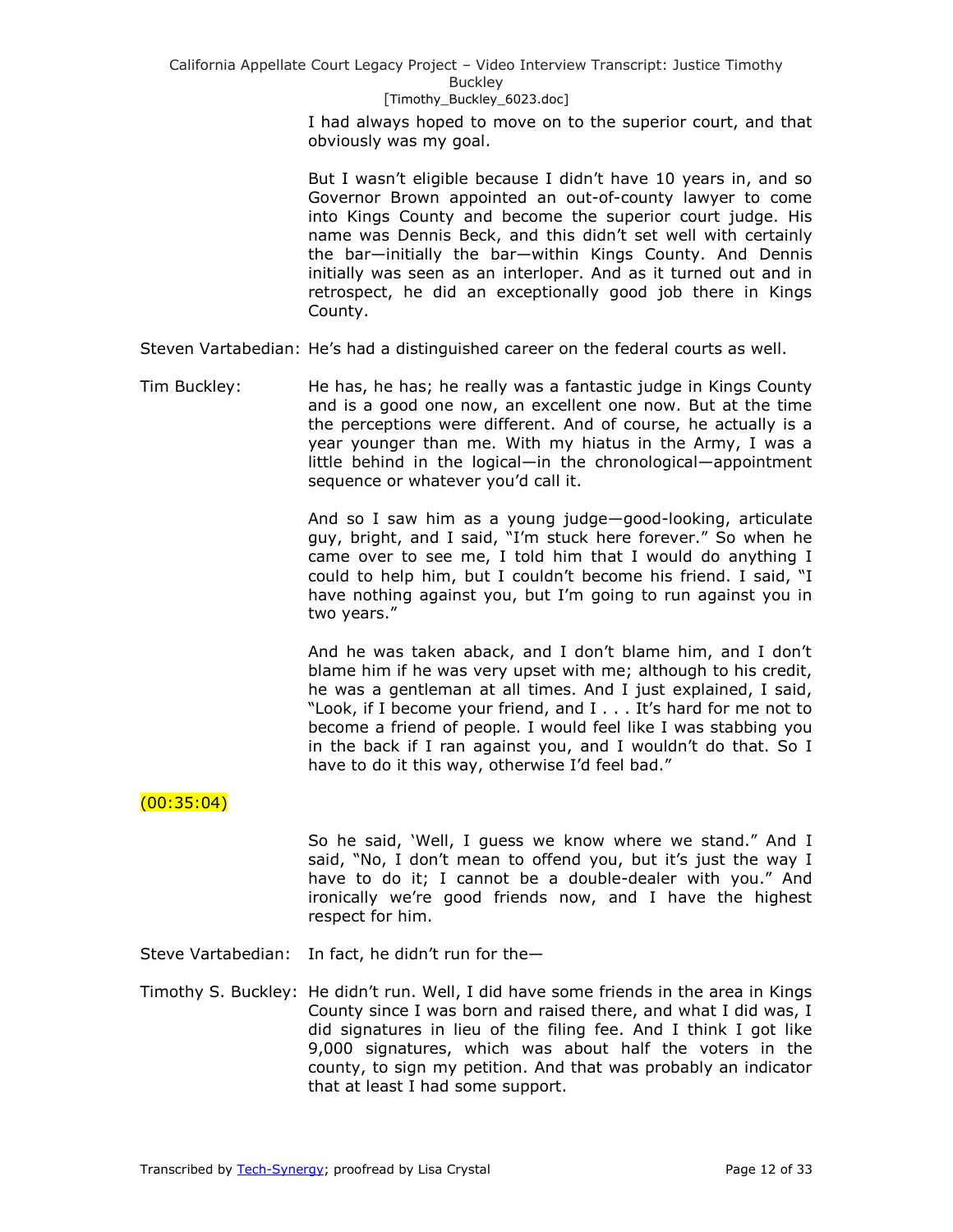- Steve Vartabedian: So you reached the superior court in 1984. How did the types of cases change? I mean, what did you see as the difference between the justice or municipal court type of work as it was, and the superior court work? And did you have any preferences, pros and cons, as it affected you personally?
- Timothy S. Buckley: Well, one of the things about . . . Most judges aspired to be a superior court judge if they were in the then-muni court. Of course now with consolidation they're all superior court. But I have always felt that the justice-muni court was in many respects the most important court of all of the court systems. And I'm digressing from your question, but I'll get to it in a minute. And that is because that really is the court with which 80 percent or 90 percent of the people have their only contact. You take out the jury process, which really is a skewed perception of the court, because you're only dealing with felony trials and only one aspect. But if you deal with people, if you talk about people who are involved and being charged or witnesses or whatever, you're really talking about their only real exposure being in a justice court. And that's why it's—or a muni court—and that's why to me it was always important to put on your best appearance, to show people that you cared about them, to treat them with respect.

So I enjoy that part of it. I love people; I truly love people. And most of the defendants, I like the defendants. And so when I went to superior court, that part of it was a loss for me, because in superior court you have that extra layer. You have cases that really you only see with counsel. You can't talk to the people; it's much more formal. It's all on the record, and of course the complexity is more so. Parts of the complexity I liked. I'm not saying I'm the deepest person around, but we do like to be challenged once in a while—and, you know, there is that challenge.

- Steve Vartabedian: Tell us about some of your work in the trial court—any particular experiences you wish to share.
- Timothy S. Buckley: Well, ironically, I've retired from the Court of Appeal and I sit on assignment. And as I tell people, and I've told you previously, I'm having more fun now than I've ever had in my life—Court of Appeal, trial court, because . . . And I think it's in part because I've grown or grown up or whatever, and I see things in a little bit different light. I always felt relaxed around the court setting. I unfortunately . . . and it is unfortunate at times; I have no governor on what I say at times, it's almost stream of consciousness. And that's stood me in good stead most of the time. I've made some gaffes at different times, but never maliciously or at least intentionally maliciously. And now I've digressed from the question. What was the question again?
- Steve Vartabedian: The question was whether you had any trial court experiences that you wanted to relate.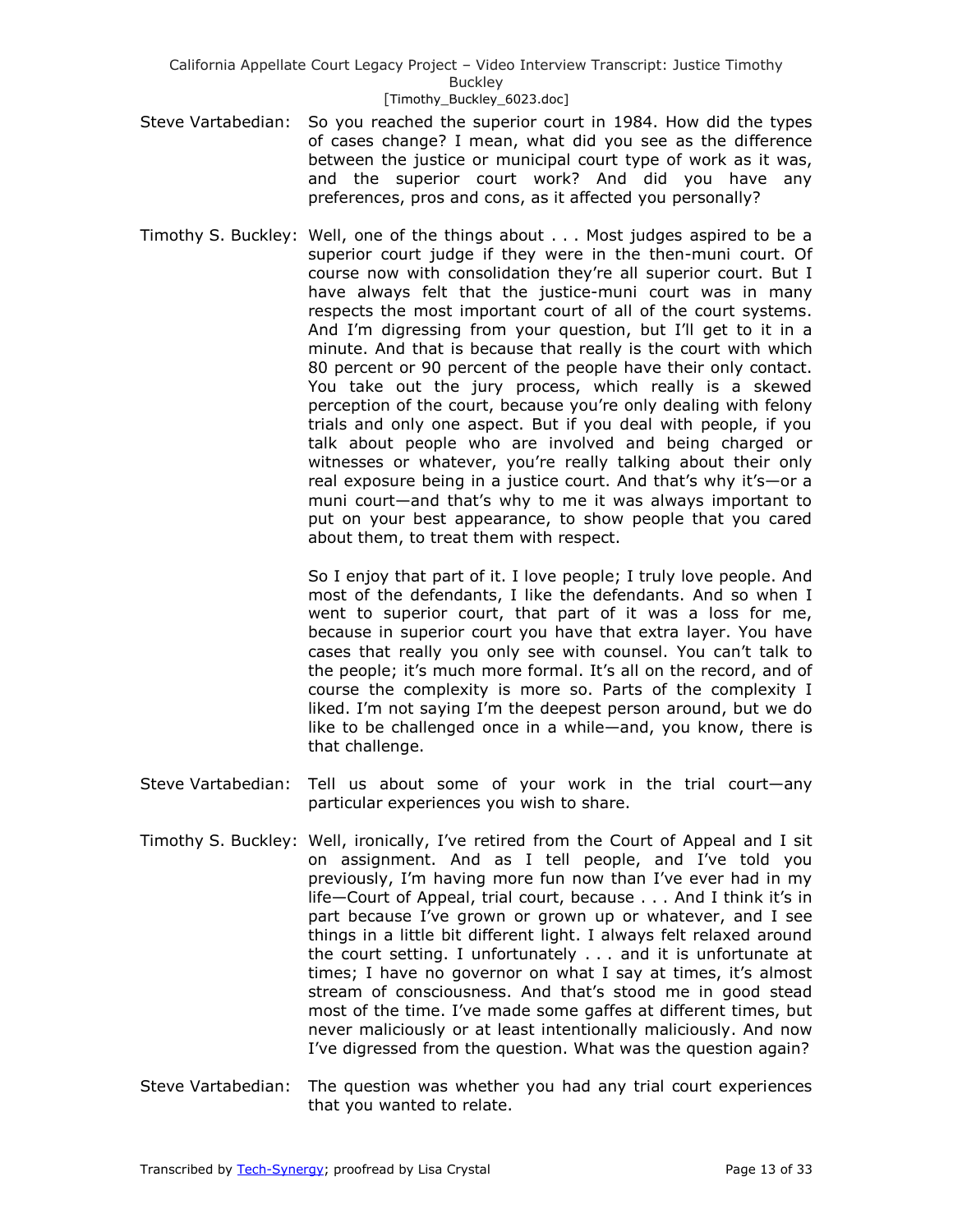Timothy S. Buckley: Oh, experiences? Well, that's where I was going. There are lots of anecdotes I could give, anecdotally. I had a ball, you know; good times with people.

## $(00:40:00)$

I try to make court a pleasant experience for everybody, and in doing so I tend to be a little—even less than—informal. In fact I'm extremely informal, and of course that leads to some interesting moments. I don't mean to go into scatological humor, but there is one incident that is interesting. In fact it was revisited in Fresno Superior Court last year when I sat there. But there was a case I had where we were about to start a jury trial and the defendant and his attorney were there, the venire was there. And I tended to be . . . In a small town especially, you definitely want to make sure your juries are well taken care of. If you're late, if you plea bargain at the last minute and send them home without an explanation, if you just . . . you know, they tend to stop showing up. So you really and I think all judges are smart enough to do that—and we all baby the jurors.

And so consequently the DA wasn't there, and so consequently the jury was waiting. And after about five minutes, I'd called over to the DA's office, which is only 100 yards away in a complex. And I won't mention the attorney's name, but I was told he had left five minutes ago, and I figured he had stopped to talk to someone, which didn't please me. So finally I said, 'Well, we're just going to go out in the courtroom and wait." So we sat and we waited and we just . . . I said, "We're waiting." And I didn't make any comment about the DA, but it was obvious that that chair was empty. And so finally he comes in, and he was almost 20 minutes late. And I said, "Mr. Blankblank, why are you late?" And he said, "Could I approach the bench, Your Honor?" I said, "No, venire has the right to know why you're late." And he said, "Do I have to?" And I said, "Yes, you do. Explain why you were late." So he said, "I had diarrhea." And there was a collective "Eww!" And I felt terrible. I said, "Oh my god, I'm sorry; I didn't know that." He said, 'Well, I tried." I said, "I know, I'm sorry." Well, as it turned out he won his case, I think in part because the jury felt so sorry for him.

Well, as it turned out, when I was doing a trial here in Fresno . . . and I tend to be very informal with jurors, and we get along great, and they're relaxed and so forth. And so there was one prospective juror who was always a little bit late from recess, and so they wanted me to hold him in contempt. Halfseriously, they said, "You know, you ought to have him cited for contempt." And he wasn't there and I said, "Well, I can't do that, I don't do that anymore." So I told them the story, and so the very next recess, when I came out, I think I was like 30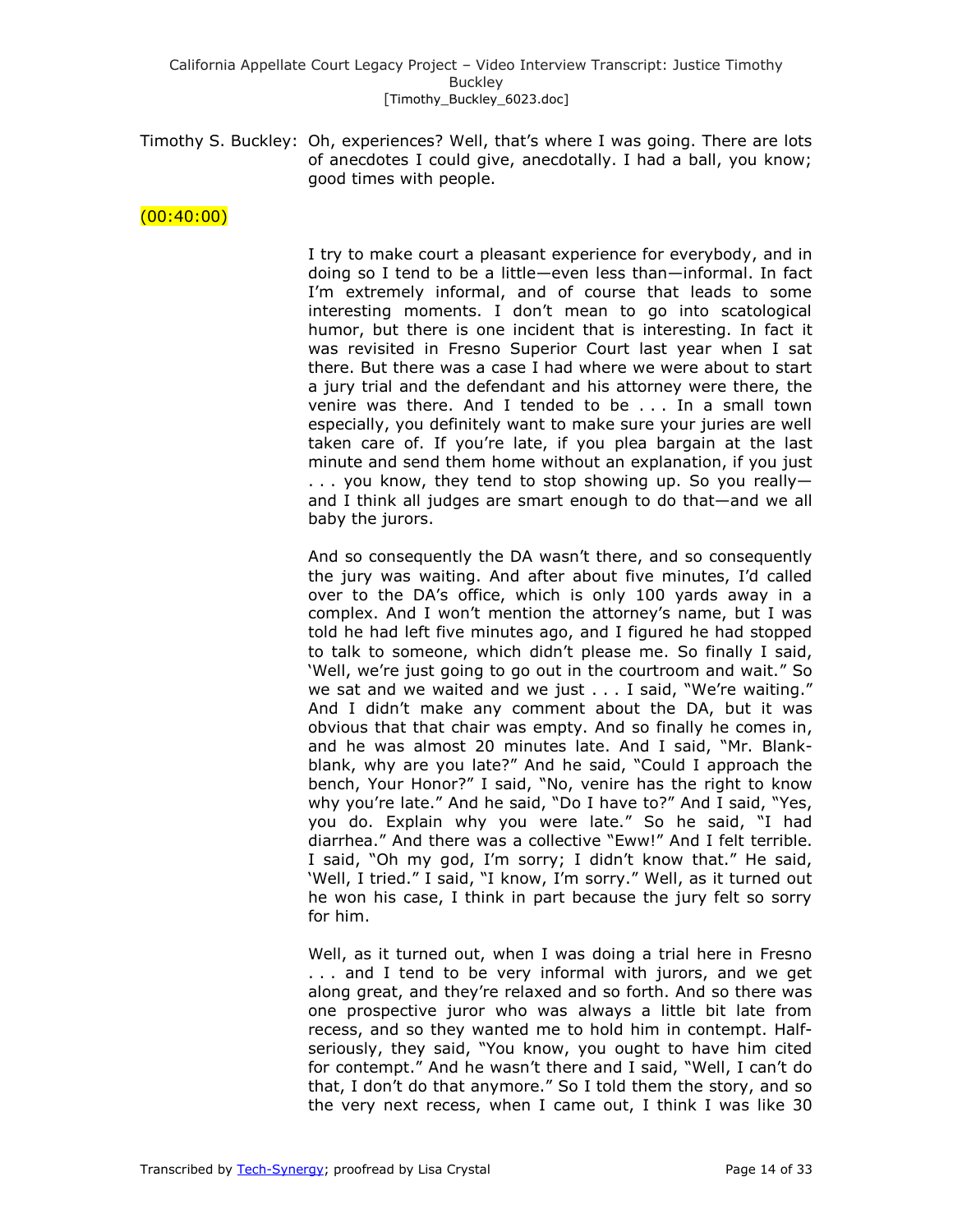> seconds late. I had come out and they were there and I came out and one of the jurors from the back yelled out, "Hey, Judge, do you have diarrhea?" And I thought, you know, we are getting way, way too informal. But I laughed and I said "No."

- Steve Vartabedian: In a *Daily Journal* article that was done on you a few years ago you're quoted as saying, "In sentencing people, you have someone's fate in your hand. You want to make sure. You want to make the right decision for society and for them." That's the end of the quotation. Has it been your practice to convey this sense of responsibility to the parties, and have you ever gotten any feedback that you did or didn't make the right decision?
- Timothy S. Buckley: Well, the sentencing is certainly the most important part of a trial court as far as I'm concerned, because society collectively always says "Hang them," you know, "Hang this person." And of course interestingly the same society, or individuals of the society, depending on whose ox is being gored, wants you to go easy on their brother and mother and whoever else. But be that as it may, what society doesn't realize is that a lot of defendants, especially . . . And now there are some defendants who are just evil, vicious people, and you treat everybody with respect, but it's pretty hard to get really overly compassionate for the evil wrongdoer.

# $(00:45:05)$

Unfortunately, I think now it's gone up a little bit; there are a few more evil people out there than there used to be. I always used to say that there were 5 percent, 10 percent who are really bad people; and most of the rest—in fact, the rest of the people, the other 90 percent or so—are people who basically made a mistake and got caught. The determining thing is that they got caught.

So consequently I never looked down on the people I sentenced. And I tried to every sentence I gave—especially those who were people who were a victim of circumstances, drug offenders, and so forth—I tried to sentence them, and I would give harsh sentences. I do practice tough love, but I tried to give it with the sense that you're being punished for something you did, not for being a bad person.

That's a big deal, because if you can leave a sentenced defendant his or her self-respect, then number one, it bodes well for that person's feelings about the system; it bodes well for that person's rehabilitation, if there is to be rehabilitation. And he doesn't feel that he or she got hurt just because . . . that he was worthless, he or she was worthless. So I would always make a point of talking about the family and giving them a carrot or two, such as "You've got great children, they'll be waiting for you. You need to make an effort to be an inspiration for them when you get out," et cetera, et cetera.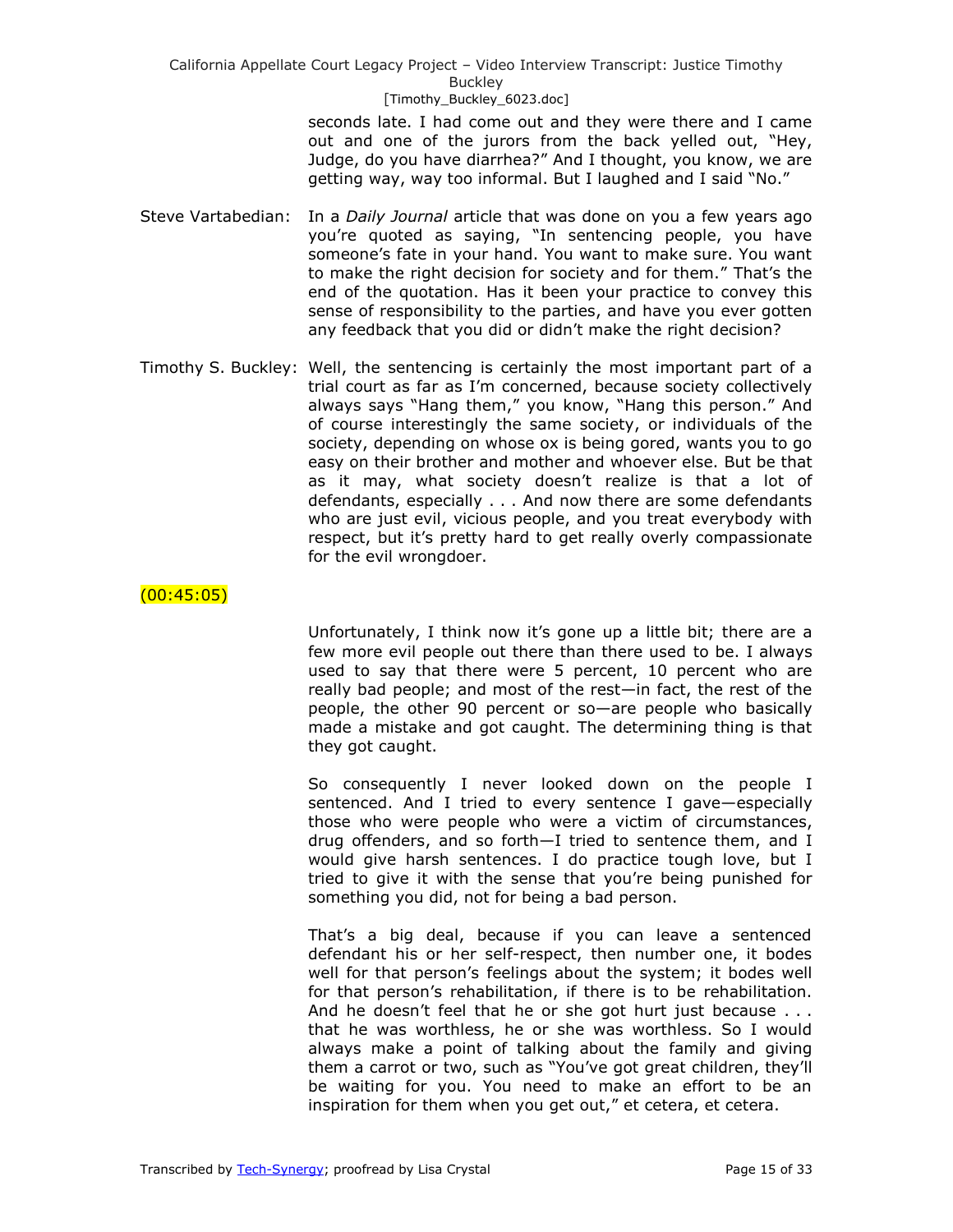I seldom had any problems with people. In fact, in a small county you know everybody. I remember one time, particularly, it was interesting, when I was in the . . . I work out in a gym regularly. And at one time I'd counted, I think there were six or seven people I had sent to prison and who were out on parole or on felony probation who were spotting me, and I was spotting them, with the weights; and with one exception we got along great. I would talk to them and they had no animosity.

- Steven Vartabedian: At what point in your tenure on the superior court did you sense you should put in your name for the appellate court?
- Timothy Buckley: I know some people have a destiny; I don't have a destiny. My life has always been one of—and I used the word before, but serendipity. I wasn't even thinking of applying for the appellate court. Steve Barnes, a friend of mine who is a lawyer, suggested I apply to the Court of Appeal. I said to him, I said, "Look, I don't have any clout, I don't know anybody, I don't have . . . I'm absolutely inactive in politics, and I always have been. I wouldn't have a prayer; why would I do that?" He said, "No, you really should do it." So he urged me to and I did. I said okay.

So he was really the primary reason I applied. I had no illusions or ambition, I just . . . it was available, there was an appointment to be made. I said, "Well, okay, I'll apply." So through that and through my life's experiences, I had always, I had developed a feeling about how to do that type of thing. It was kind of interesting about my political life because I have . . . I'm probably in some ways the least political person you know and in other ways the most political. In other words, I'm friendly with people, so in that sense I'm political, because we all want to be liked and obviously I liked to be liked.

I don't know a stranger. I always liked people and would talk to people, but I never went to meetings; I never got involved in politics. I really don't like the two-party system, to be honest. I think there should be a third party called the Moderate Party, where you don't have to be polarized and go to one extreme or the other.

## $(00:50:00)$

Ironically—and this is kind of interesting—ironically I was raised a Democrat. In fact, I'm probably talking a little out of school here—but do I care? I was a young lawyer in Kings County and Jerry Brown's people asked me to be his campaign chairman, in Kings and Tulare County, back in the '70s. I remember the phone call vividly. I said no. I said, "It will take too much time." "No, it won't take any time. We'll do this now; all you have to do is lend your name, because you were born and raised in the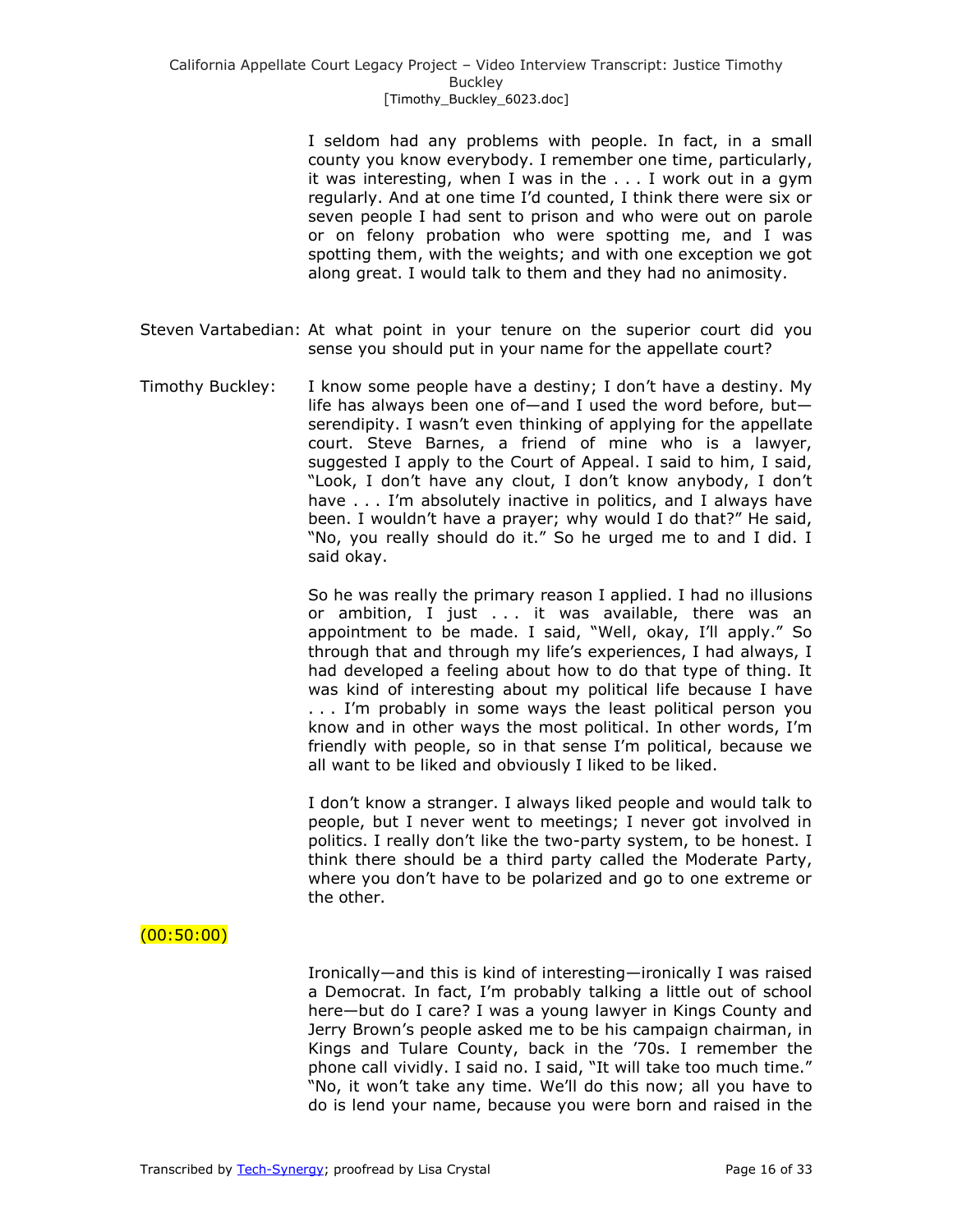### [Timothy\_Buckley\_6023.doc]

area and you're an attorney." I said, "No, I really-I wouldn't be a good person." I said, "Sometimes I don't even vote." I said, "I'm just, I just don't . . . I'm not a political person." "Oh, it's okay." And finally, after about the third or fourth reassurance, I said, and I quote—and I'm going to elaborate on it, because it needs to be said—I said, " $F***$ , I can't stand the son of a bitch."

"Oh, well, if you feel that way about it." Well, as it turned outand actually, and this is what the rest of the story is. There have been several situations where I have, both in friendships and where I have proved myself, been proved wrong. The main reason I didn't like Jerry Brown was because of some of the appointments he'd made to court. At that time even though I was a Democrat I'd fancied myself as being somewhat conservative in law and order.

Sociologically I have a lot of agreement with what Jerry was doing. But it was just that thing that was clouding my view, and I said that. So they dropped it. So we fast-forward to 1982 when Dennis Beck was being appointed. And I had a couple of good friends in Brown's department, and it wasn't B. T. Collins. Apparently to his credit, I'm told that Jerry Brown was not unfriendly to the idea of appointing me, if I had the 10 years in. Well, anyway, when I ran against Beck, or ran for the open seat and Dennis didn't run . . . But there was a person in Hanford who—no, Lemoore—whose daughter I had gone to school with and who was a good friend of a good friend of mine. And he was a seven-time chief of staff or advisor to Gordon Duffy, who is like an eight-term legislator, a very powerful legislator from Hanford.

So he called me and said, "Tim, would you want me to run your campaign?" And I, of course said, wow, okay, because I didn't know how to run a campaign. So he started doing everything. And then we had a talk, and we talked about politics. He knew my views. He said, "Why don't you just register as a Republican?" I said, "Look, I'll register as Republican if ... After the election I'll register, because then no one can accuse me of being political and doing it for aggrandizement and for future . . ." Because in 1984 I had no dream whatsoever of going to the Court of Appeal. So I did change to Republican; and then in 1990 when the opening came up, and it was fortuitous that I was then a Republican.

Steven Vartabedian: Who was the Governor at that time?

Timothy Buckley: Deukmejian, great Governor. In fact, it was kind of a humorous . . . well, you know me; and of course my wife, if she ever watches this, which I will discourage her from doing, would die if she knew that I said this. But when I was appointed by Governor Deukmejian, the *Fresno Bee* called me and said, "Well, why do you think the Governor appointed you?" And of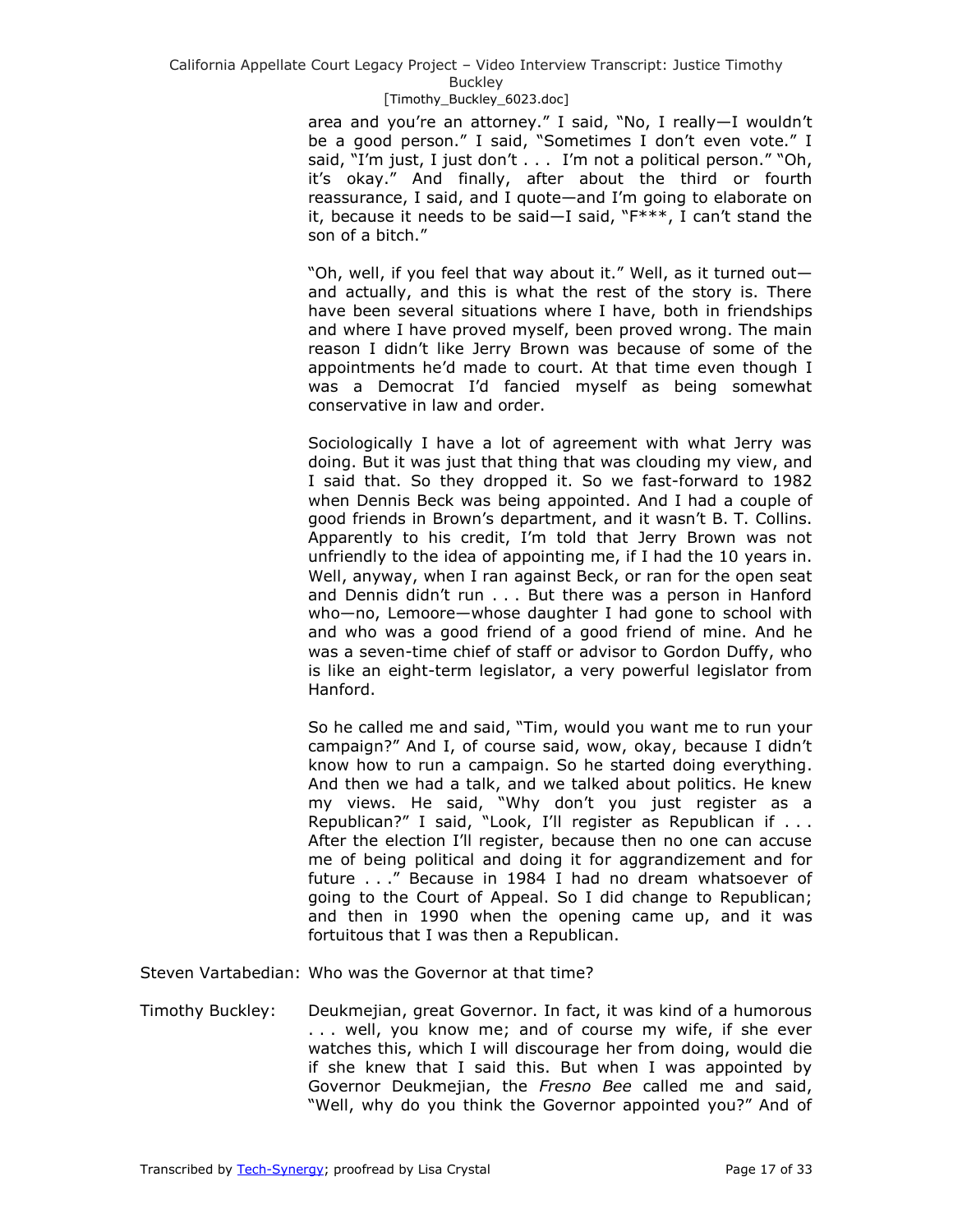> course, since I'm seldom serious about the small things, I said, "Hell, I don't know; obviously, he doesn't have a clue." And he said, "Can I quote you on that?" And all of a sudden my life went right before my . . . and my whole life passed before me. And I said, "Oh my god, don't; he would withdraw the appointment." I said, "Don't do that; my wife would kill me." So then we kept on talking and pretty soon I said something else that was somewhat irreverent. So I said, "I'm just going to hang up now, okay." Bam. So, anyway.

# (00:55:02)

- Steven Vartabedian: And part of that process, of course, is that the Governor will submit for evaluation the appointment of names that he would be handing down for the Court of Appeal. The Judicial Nominations Evaluations Commission meets and, in fact, does interviews with people. That's the JNE Commission. Although you had served two judgeships, you had never gone through that process before, because you were appointed by the board of supervisors and elected to the superior court. What was that experience like, the process of being interviewed, and what were your reactions to it?
- Timothy Buckley: Well, you're a cagey guy; I know where you're going. It was really, it was nice. Actually it was kind of funny, because I was a midnight appointment of Governor Deukmejian. He was terming out, so they really didn't have time to do an in-depth one. In fact, I was told by the interviewer at a confirmation hearing, he said, "You know, we really didn't uncover any negative on you." I said, "Well, you only had two weeks," and he did. So anyway, at the JNE interview, I remember a person, I won't mention the name . . . you're supposed to submit 10 of your quote "big" cases.

Well, how do I know what a big case is? In Hanford or any county, a big case to one is a small case for another, and I was really offended by the question. I said  $\ldots$  She said, "You know, you really haven't done any important cases." That's what the person said: "You haven't done any important cases." It bothered me. I said, "Well, they were all important to the litigants; isn't that the whole purpose?" I'm not out to make any impact. Anyway, so yes, that part, I thought that was . . . I didn't like the question.

Steven Vartabedian: Though it wasn't easy, as you might have felt, you evidently came through with flying colors; and as you say, you received what you called a midnight appointment and took office December 27, 1990 . . .

Timothy Buckley: Yeah.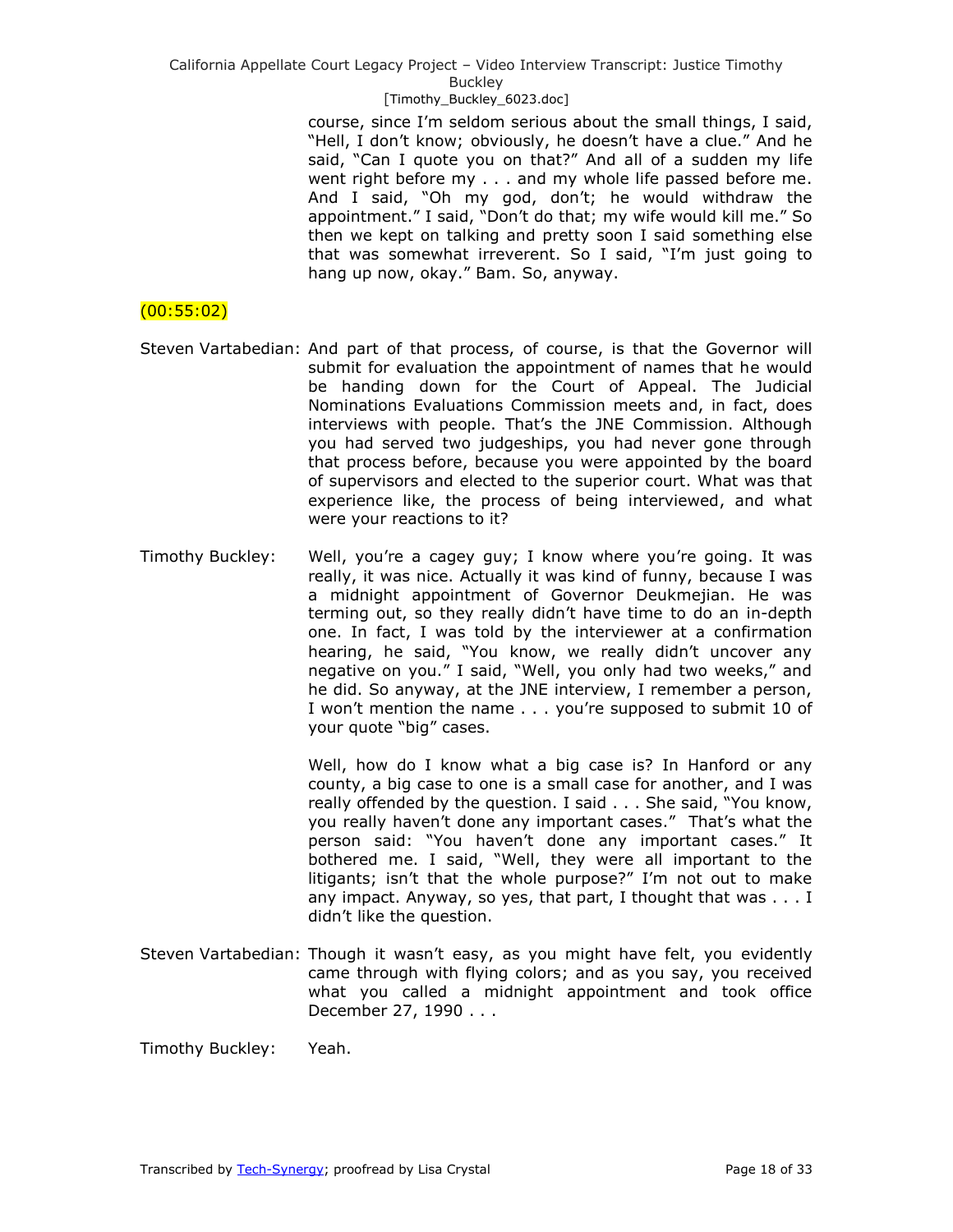### [Timothy\_Buckley\_6023.doc]

- Steven Vartabedian: . . . to serve on the Court of Appeal. You've alluded to this a little bit, and I know it's an overused phrase, but I think it fits you, that you're a people person well suited for the amount of public contact that one has in the trial court. The Court of Appeal is often referred to as a cloistered environment. Did you find that to be the case? And if you did, how did you adapt, being the type of person that you are?
- Timothy Buckley: Well, I have . . . and I was told beforehand, oh, you just won't like the Court of Appeal; that's an ivory tower mentality and this and that. In fact Jim Ardaiz, when he said, when I asked him about the workings, he says, "Well, just picture yourself writing a term paper for the rest of your life." And I said "oh." But I got here. It is cloistered in one respect, but it's not cloistered in all the other respects—that is, that the people who work here are people.

Even though I'm perceived to be a people person who needs a lot of people around . . . but I really don't function well in large groups. I feel very uncomfortable in a large . . . like at a cocktail party. I just hate those things because, you know, they're boring. But one on one, in a small group, or even being an emcee—and I'm an emcee for a lot of things—it doesn't bother me. But here, I came here, and we had then about 70 people; and quickly, as far as I'm concerned, they all became my friends. So when people would ask me, "Well, how do you ... isn't it lonely up there?" I said, "Lonely? I've got 70 friends when I get bored or whatever I can go out and talk to." And I did. I would go into the different chambers. I'd go down to the clerk's office. I'd go talk to the attorneys and found out about the kids and all this stuff.

One of the things that is true, though—and it's a regrettable reality of the appellate court, at least here in the Fifth District is that there's not as much interaction about the cases prior to it being argued and prior to the pre-oral meetings and so forth. There is some interaction as far as on a particular case if there's a real question, but as far as two or three people really brainstorming an issue, it doesn't happen as much as I had thought it would.

## $(01:00:00)$

We tended . . . I kind of fell into it. We tend to become a little insular in what we do in our chambers.

Steven Vartabedian: What do you like most about appellate work?

Timothy Buckley: I like the fact that . . . well, let me digress; I really have to digress, just for those who don't how the system works in the Court of Appeal. Unless it's a routine disposition case, a case of low complexity and no publishable issues, et cetera—and that isn't very common even—a judge rarely does new work on a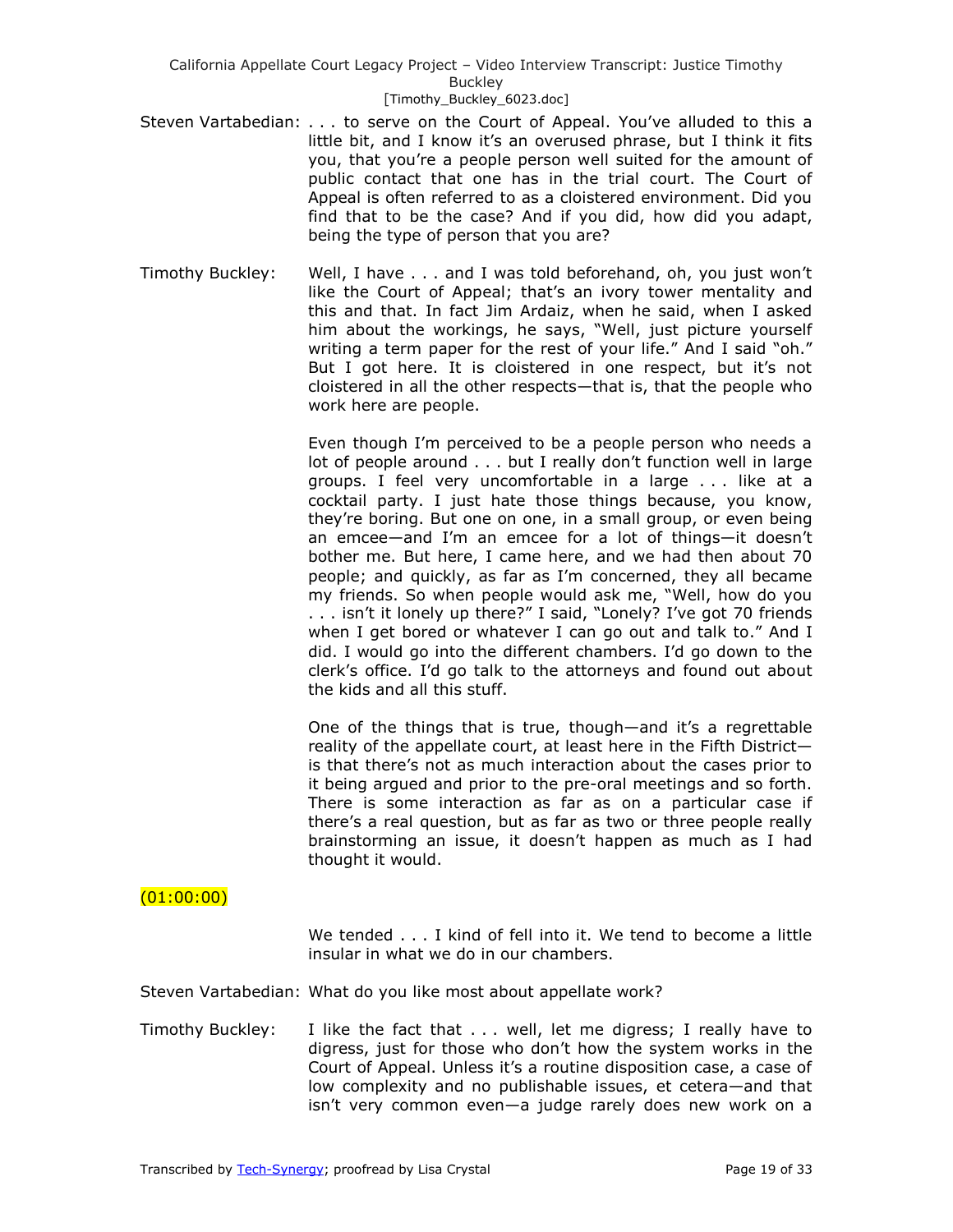case. In other words, what happens is the case is worked up by the research attorney and the judge is an editor and edits, can make changes; can accept in toto the opinion; he can brutalize it, tear it apart, and whatever.

But it really is first worked up by the staff attorney. I actually had somewhat of a background in writing: English background, I was an English minor. I used to write—I actually wrote, it was published—some poetry when I was a kid. Of course in a small town; I mean, not exactly a big deal. But anyway, so I enjoyed that part of it, and what I found happening was—and I will speak only for myself, because there are other judges here who are not the way I was—but I found myself getting a little lazy. I tended to rely on my staff attorneys; and of course, one of the problems with that, one of the realities was, I had, I think, two of the five or six best staff attorneys in the court, and I know the other judges feel the same about theirs that I did about mine. And Lesa Dodd and Bob Lindsay were exceptional attorneys. So the work they gave me was great work. So I found their work being so good that I found less need to do original work, just to do original work.

I always had the view if you . . . if what they were saying was right, why did I need to put my stamp on it and maybe change what really is a good opinion-just so that I can say, "Hey, that's me‖? So I liked being an editor, and I found myself being very comfortable, becoming very comfortable as an editor; but it did mean that I didn't do as much original work as when I first started. Because when I first started, I had a couple of attorneys here who were brand new to the court. In the first year I think I wrote probably half the opinions, either in large part or in whole. At that time I thought I was never going to survive; and then I was fortunate to hire—I say hire, to have come onto the staff, Lisa first, who is beyond exceptional, and then later Bob. And of course, Sharon Refuerzo was a great lawyer with me, but she was only part time.

Steven Vartabedian: How would you describe your judicial philosophy?

Timothy Buckley: I don't . . . that's actually one of the questions I did think about. I really didn't try to prepare too much for today, partly because I'm lazy and partly because I didn't want it to come across as pat answers and then worry about saying what I had planned. But I did think about that question. I don't think I'm deep enough to have a philosophy. I tend to . . . in oral argument one attorney once said, "Well, I've read your opinions and I've read about you and I know you're a strict constructionist." Yeah, I quess I am a little bit of that. In other words, if a statute says something, it's our job to interpret the statute within the constraints of the language of the statute, unless it makes no sense or unless there is some clear evidence that the wording isn't intended as it may sound. Of course, that belies or goes against the strict constructionist mindset.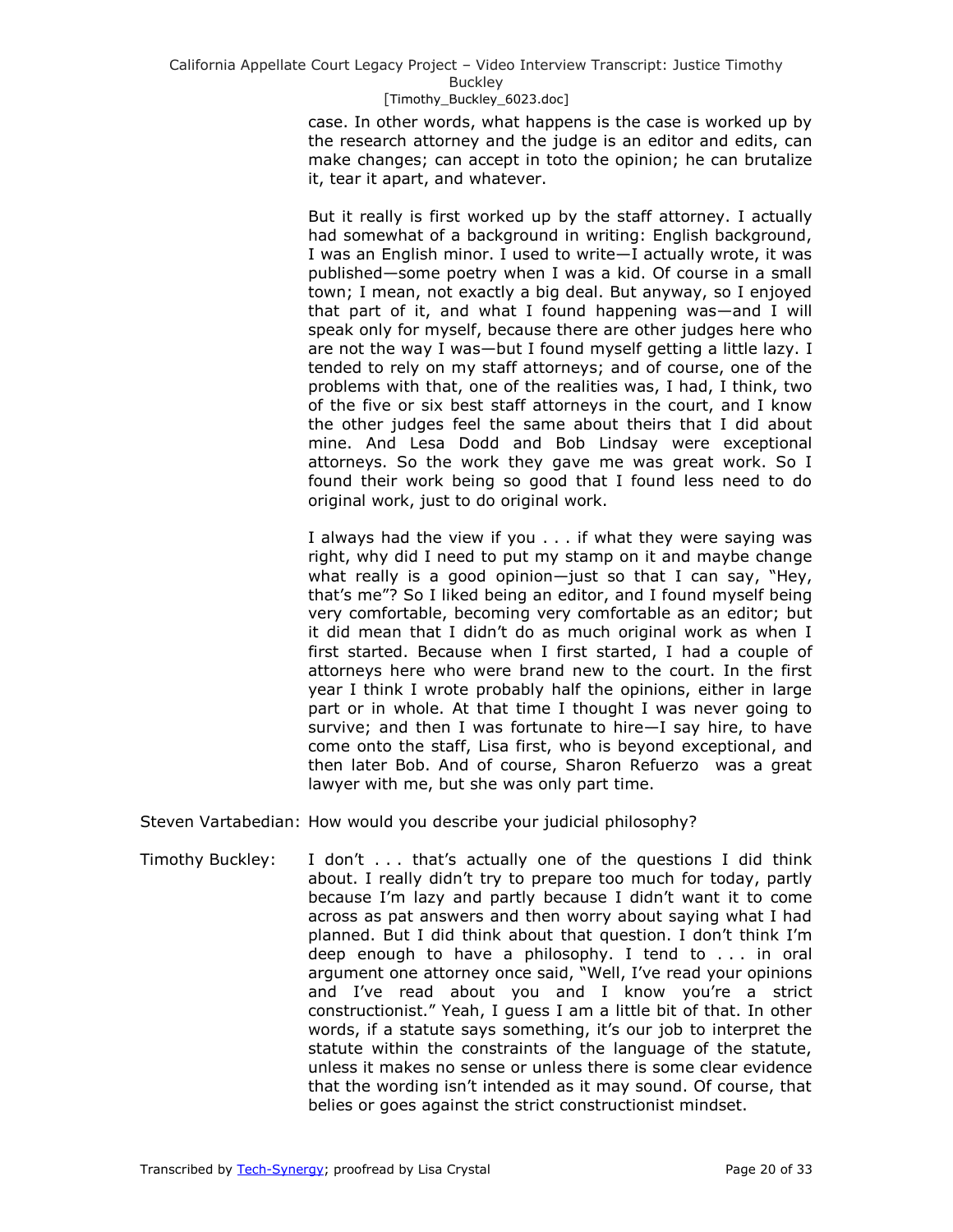# $(01:05:07)$

But generally I probably tend to look at things in that regard strictly. Although I have been very willing to . . . well, going back, one of my mentors on the court—actually that's another story, that's a story worth telling, so I'll tell that in a different context, maybe in a few minutes—but he always told me to do justice, do right. So we're not at liberty, if there's a statute right on point, to refuse to apply the statute; so we do. But that doesn't prevent us railing against the statute and its effects, and urging the Legislature to change it. But no, we don't have the right to simply say, "Well, it may say this, but I'm not going to follow it."

- Steve Vartabedian: Two of the colleagues who both you and I served with, Hollis Best—Holly Best—and Bill Stone, unfortunately passed away within the past couple of years; and certainly we're not going to be able to get interviews with them for this particular project. Would you be able to share some of your thoughts about them, your service with them, anything that you'd like to tell us about those two individuals, who were definitely two fine members of our court?
- Tim Buckley: Well, there are those two—actually I have three. There's George Brown who I really want to mention also.
- Steve Vartabedian: That's right; he was a pro tem here while you were—
- Tim Buckley: Right. He did serve with us quite a bit actually; he was a pro tem. Those were George and Hollis, Holly Best. George Brown and Hollis Best were the two people in the law who I most looked up to, at least who I knew personally. First in time was George Brown; of course he was the longtime presiding judge. I had an interesting first meeting with him, and it's worth sharing because I loved the guy. He had been a long time retired, at least four or five years before I came on here, and he's quite older, but just a giant in reputation. And I don't need to recount and embellish his reputation; it's as good as it gets. He was on the short list for the Chief Justice. In fact, he would have gotten it, but for Don Wright.

But anyway, he was sitting pro tem and there was an opinion I wrote, and in the opinion I had, as I do, I had gone a little whimsical. And I had cited Nick Dibiaso and I had made a fictitious reference to his . . . I think I entitled it, in the opinion I . . . and it was not an opinion that was going out, it was one that was going to be in-house, and I was going to delete it, which I did. I think I entitled it "Ruminations of a Water Closet Intellectual," Nicholas J. Dibiaso, San Joaquin College Law Review—and they didn't have one at the time. I made this fictitious date and issue number and whatever. So I go into the pre-oral and Tom Harris had looked at it and he says, "Where's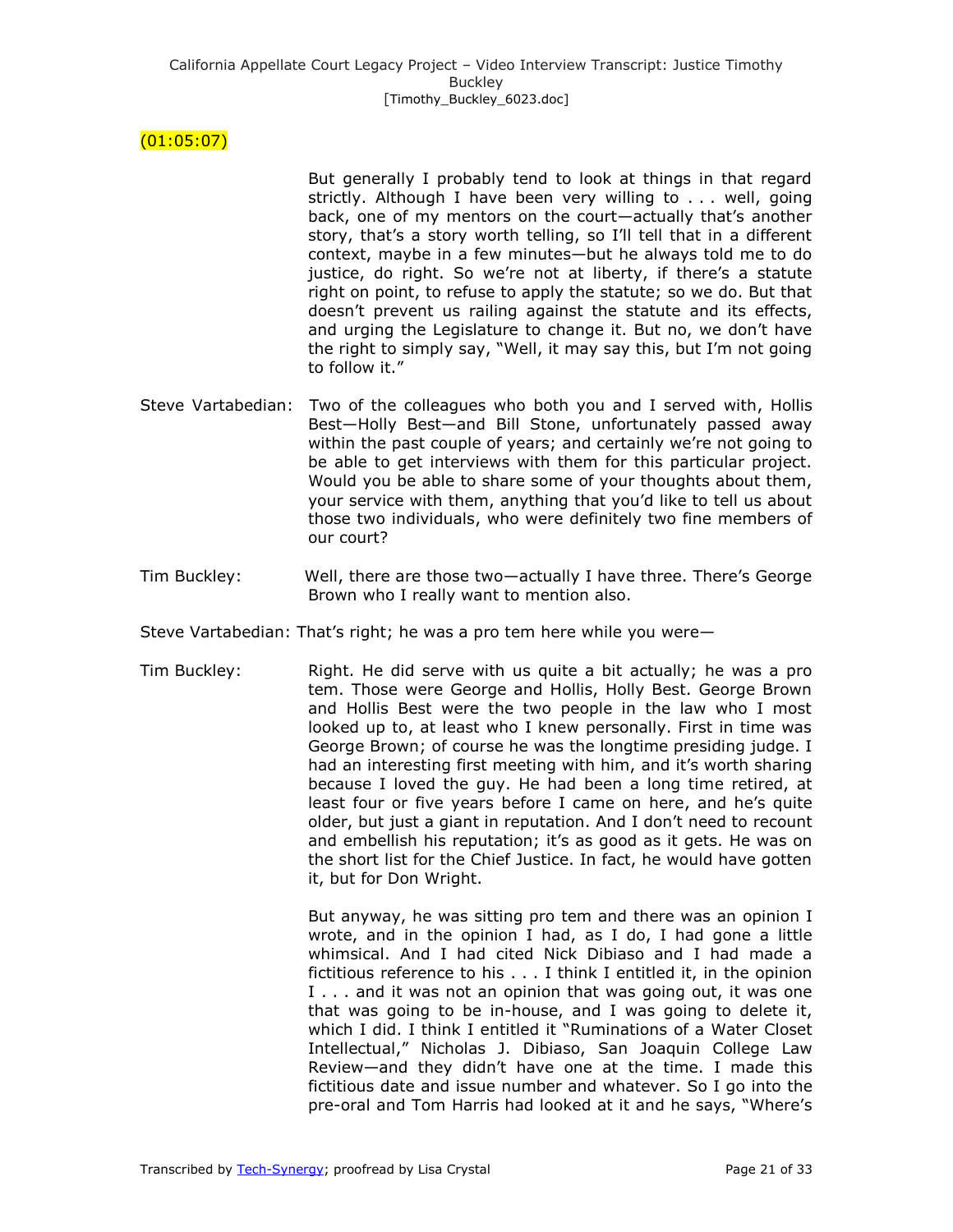[Timothy\_Buckley\_6023.doc]

this law review? I haven't read this law review." He thought it was real. And I said . . . and then Ardaiz came in and he hadn't read it either, but he looked and says, "Oh, that's just made up; that's Buckley."

So anyway, we were all going to lunch that noon, as we used to do, at the farmer's market, and George was going with us. And they were talking about that incident and George looks at me real disapprovingly. He didn't know me—I was a brand-new judge—and he says, "Well, I guess some people don't take the law seriously." And rather than be rebuked, I looked at George and I said, "George, I don't take anything seriously." And he looked at me and he started laughing. And so we would talk, and I was honored, because I was the guy . . . I mean, he would tell me, he said, "You're the guy I want to go to lunch ..." So we'd go to lunch a lot, and we became very good friends. The guy was the kindest, sweetest man I knew. And then of course Holly Best, who was truly my mentor—and of course, he's like B. T. Collins.

## (01:09:58)

Everybody who knew Holly and everybody who knew B. T. always felt that he or she was Holly's best friend, best mentoree, protégé, so to speak, and was the best friend of Holly and the best friend of B. T. And Holly had that gift of having everyone believing that he or she was special because they were to Holly. And so Holly was one . . . in fact, a little aside, we have our own hours here at the Court of Appeal. And I traveled from Hanford, so it was a long trip—well, not that long, it was 35 miles, but I would never . . . When Holly was PJ, I would never leave here before Holly. He left at 4:30; I would leave at 4:31. I could have left at 4:00. But I would stay out of respect to Holly, because I didn't want to have Holly think less of me. I would stay till 4:31; then I would leave, just because of how much I liked and respected Holly.

And Bill Stone was a contemporary of ours, and I was blessed to be asked to give the eulogy at his funeral and then a memorial in the county, the memorial process. Bill was probably the dearest, sweetest person I've ever known; I mean, he just was absolutely . . . I'm going to tear up if I talk about it too much more, but he was just awesome.

Steve Vartabedian: You've got me tearing up too.

- Tim Buckley: I know. He was just incredible. He was the most Christian man I knew, and I don't say that with a big  $C$ ," even though it is with a big  $C''$ ; I say that with a small "c" too. He just lived his life. He was the most gentle, sweet man I knew.
- Steve Vartabedian: Moving on to a little different subject, although this court hires and retains chambers attorneys as permanent staff, for a few years we . . . at this court, the Court of Appeal, Fifth District,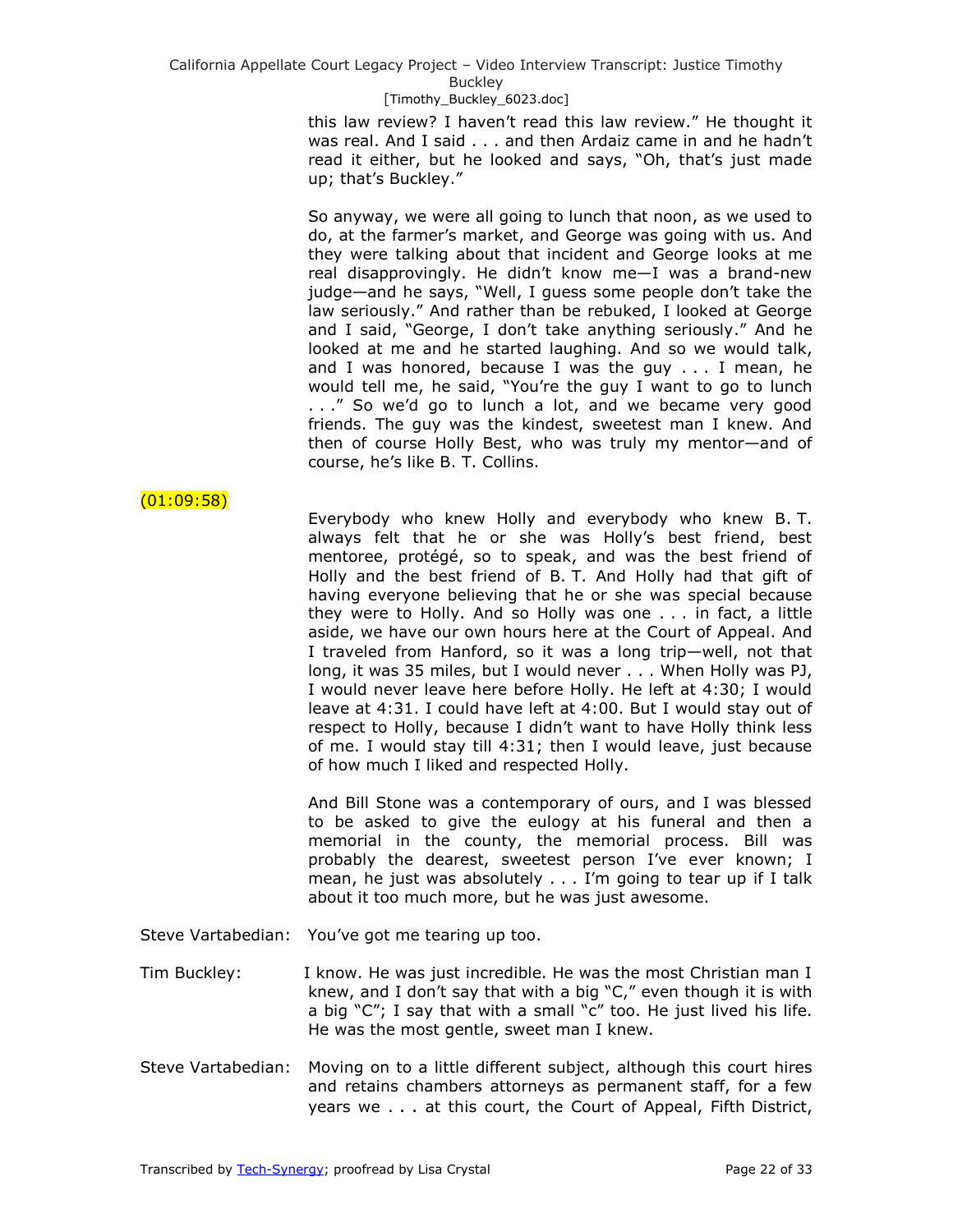#### [Timothy\_Buckley\_6023.doc]

had a pilot project where third attorneys worked in chambers and they would serve for one or two years. Although it wasn't exactly a clerkship program, you might analogize it to that. I just wondered, what are your thoughts on having career research attorneys as we do, versus annual or semiannual clerks?

- Tim Buckley: Well, I'm firmly on the side of career attorneys. With the volume we have, or we had, I think it's counterproductive to have a two-year turnover or even a three-year turnover, because there is a learning curve with research attorneys. It takes them at least six months to a year—and I'm just generalizing—but to really, to know the ropes, to know the boilerplate things you can put in there, that you have to put in to support an opinion, rather than reinvent the wheel each time you're doing a case, until you have a backlog of and a reservoir of knowledge. I don't think the most important part is learning how to write for the judge; I don't value that much. I think an attorney needs to write the way it should be with an eye toward what the judge wants, but should first be true to him or herself. And I think to a large degree, that's what they are here. But I think that if you were to scuttle or abandon the career attorney program, you'd be doing a disservice for the taxpayers. Basically then what you're saying is, is that you're giving job opportunities to all the graduates so that they can go on to, quote, "bigger and better things." And that makes no point to me; that has no purpose, I think.
- Steve Vartabedian: Let me go back to that interview that I quoted you from earlier, and that was a 1996 interview with the *Daily Journal*. You cited the case of *Huggins v. Longs Drug* as your favorite case, a case which you published in a 1992 opinion, but it was reversed by the California Supreme Court in 1993. As you look back, is it still one of your favorite opinions? And tell us why if it is.
- Tim Buckley: It's still my favorite opinion. And interestingly it was a matter of pure law, because in reality—at least from what we knew from the record, and the record really didn't indicate how much the child suffered, if at all—but as a point, what happened in the *Huggins* case was, a doctor had written a prescription for a child who was suffering from some upper respiratory infection.

## $(01:15:00)$

And the pharmacist misread the note and prescribed a dosage that was 5 or 10 times the amount needed. The child became, not comatose—that would be the wrong word, because that's more of a medical definition—but became lethargic at the point of being in danger.

So the parents were administering the medicine to their child, baby, and were unaware that the dosage they were giving was potentially lethal. And so when they took it back in for renewal,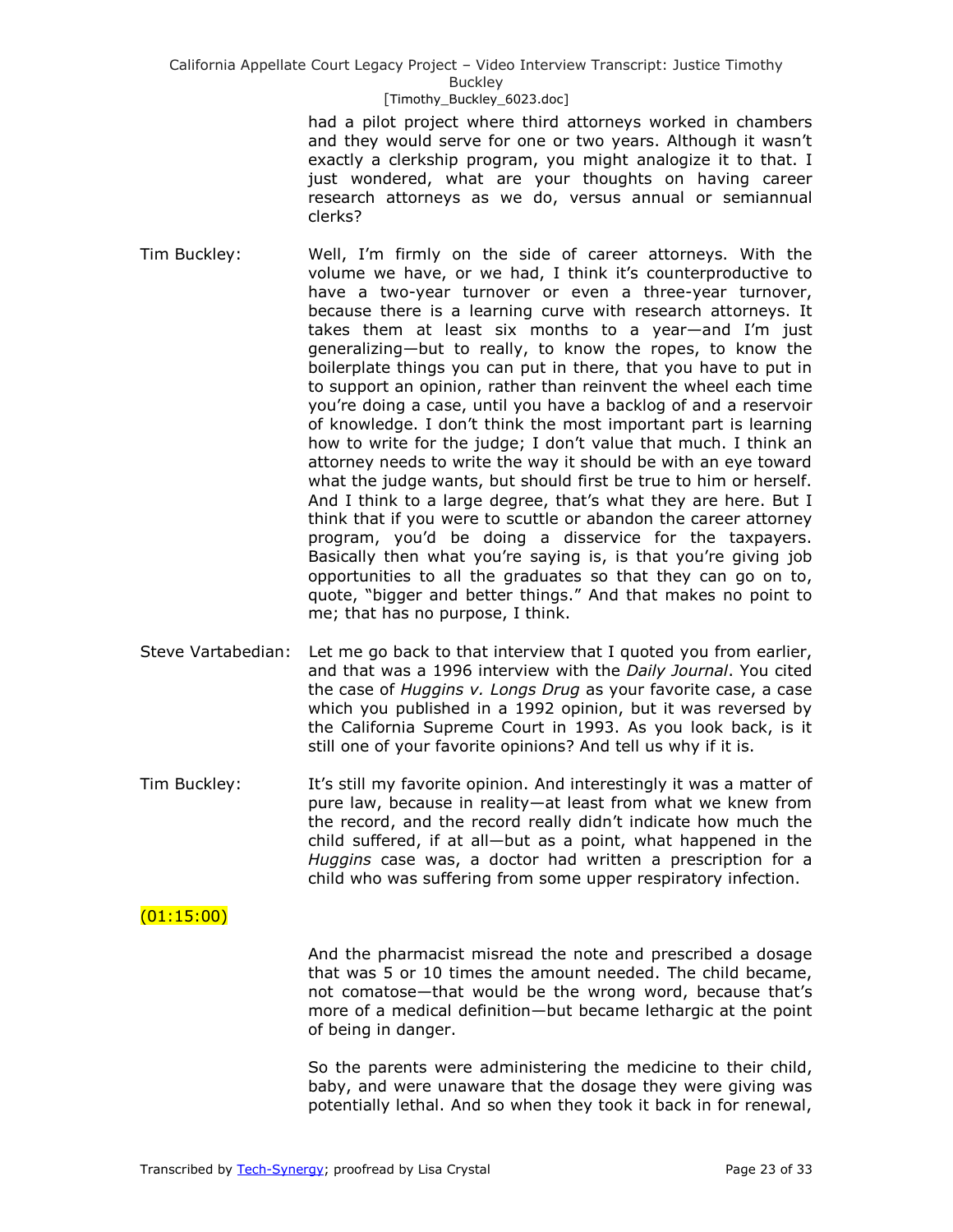### [Timothy\_Buckley\_6023.doc]

the pharmacist said, "Oh my god, this is the wrong dosage." And then the baby came around, at least as far as we know, and the parents ended up suing on a *Dillon v. Legg* theory negligent bystander, direct-victim theory. And the Court of Appeal, I mean the trial court, granted a summary judgment, and so it came up to us. And it was one of those where the research attorney had really written it to affirm. And I disagreed and I rewrote it myself, which is probably my first big mistake, and because I strongly felt that it was the other way. And so I concluded that under the direct-victim theory . . . and I think some of the wording I used was, "How can you fail to consider the rights of a mother or father who may be administering a potentially lethal dose?"

In other words, what if the baby had died or became, suffered from, severe palsy or was comatose for life or whatever? Are we going to say that there is no direct victim where the parent is administering the lethal dose to the child? No, of course there's a direct-victim theory. Well, and that didn't carry the day in the Supreme Court. And as I think I mentioned before, I really am not criticizing the Supreme Court; they're right as a matter of law. They're the last word. But I felt then I was right, and I still feel that I wrote the right opinion. Now, as to whether not that's the right legal opinion? Obviously it's not.

- Steve Vartabedian: I wasn't on the opinions panel, but I know when I read your opinion I thought it was well reasoned in terms of this directvictim notion. And certainly it was a measured step—not a big leap, but a measured step.
- Timothy S. Buckley: No.
- Steve Vartabedian: In expanding this notion of duty on those kinds of cases, the notion—
- Timothy S. Buckley: Well, one of the . . . I think the thing that there was in the opinion, the author of the opinion wrote that there was no legal authority supporting my view, and that wasn't right. There was legal opinion, and in fact I cited several cases that did support it—not directly, because it was a case of first impression. But I did think that was wrong, as to whether or not as a policy issue it should have been reversed? Certainly it had some policy implications; I mean, it was potentially a huge case. I mean, if it had gone the way I had written it . . . and I can understand a policy, and we can't do policy in the Court of Appeal; that's for the Supreme Court. I can understand as a policy reason why it wouldn't be, because the potential interpretation could be enormous.
- Steve Vartabedian: Of course, once the Supreme Court took the case, even if the majority had agreed with you and the panel that you served with, your published case would have vanished from the books. Do you have any thoughts about this de-publication effect, both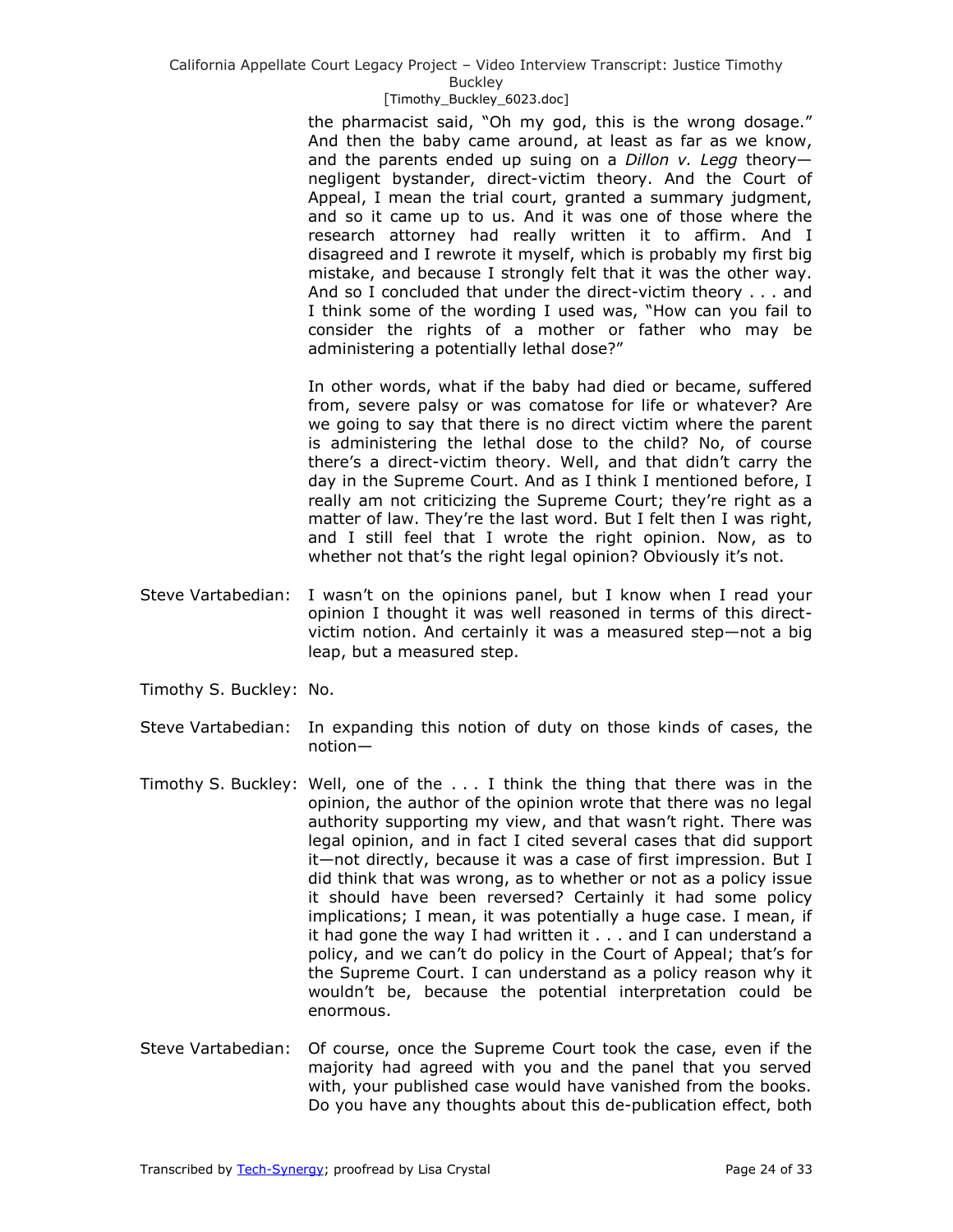> in cases granted review and also in those cases that are just straight de-publications?

Timothy S. Buckley: Actually, I know a lot of the justices don't like de-publication, and there have been cases de-published of mine with which I've disagreed. But I don't like—I would hate to see everything published. I think there is a right, I think there is a need, for de-publication of some cases; because as I sit back . . . and I'm very cognizant of it, sitting back in the trial court and realize that if every case were published, a trial judge really could find anything he wanted to support his or her decision. Because unfortunately with . . . and maybe we can go into writing style too, a little later.

# $(01:20:05)$

But unfortunately there's so much dicta in Supreme Court cases, appellate court cases, that there are improvident, there is improvident, language in many opinions; and some of which doesn't necessarily support the underlying result in that given opinion. So yeah, if every one were published, you could pick and choose from any variety of cases and then find support.

- Steve Vartabedian: You anticipated my next question, because right now as you know there is a movement to publish everything. Few people—
- Timothy S. Buckley: I think that would be a disaster. I think that would be a disaster, just because not every case is worthy of being published, not every case. And I think not that it's not worthy of being published—maybe that's the wrong word. I think the real vice is that you could have, as a trial judge then depending on which way you wanted to go, you could find a case to support you anywhere you wanted. All you have to do is just check all the . . . and go through LexisNexis, find the right words, and by golly, there's a case. And that's one of the good things about published cases now, is that we as judges determine that it's-"well, this is really important." And significantly—and I'll only speak for myself—I know when I wrote a published case, when I published a case, there was extra care and consideration given, for the obvious reason that if that was a case that was going out there that would influence trial courts . . . And so you wanted to be extra careful. And ideally we should be as careful in every case we do, but that's not reality.
- Steve Vartabedian: Is there anything else you want to tell us about your experience on the Court of Appeal, including matters of writing style or other cases you might have authored or any other experiences that you might have had?
- Timothy S. Buckley: Well, I think I would be pretentious if I went into the cases I have authored. Let me say firstly, whenever I would get comments from people—attorneys or other people—"Gee, that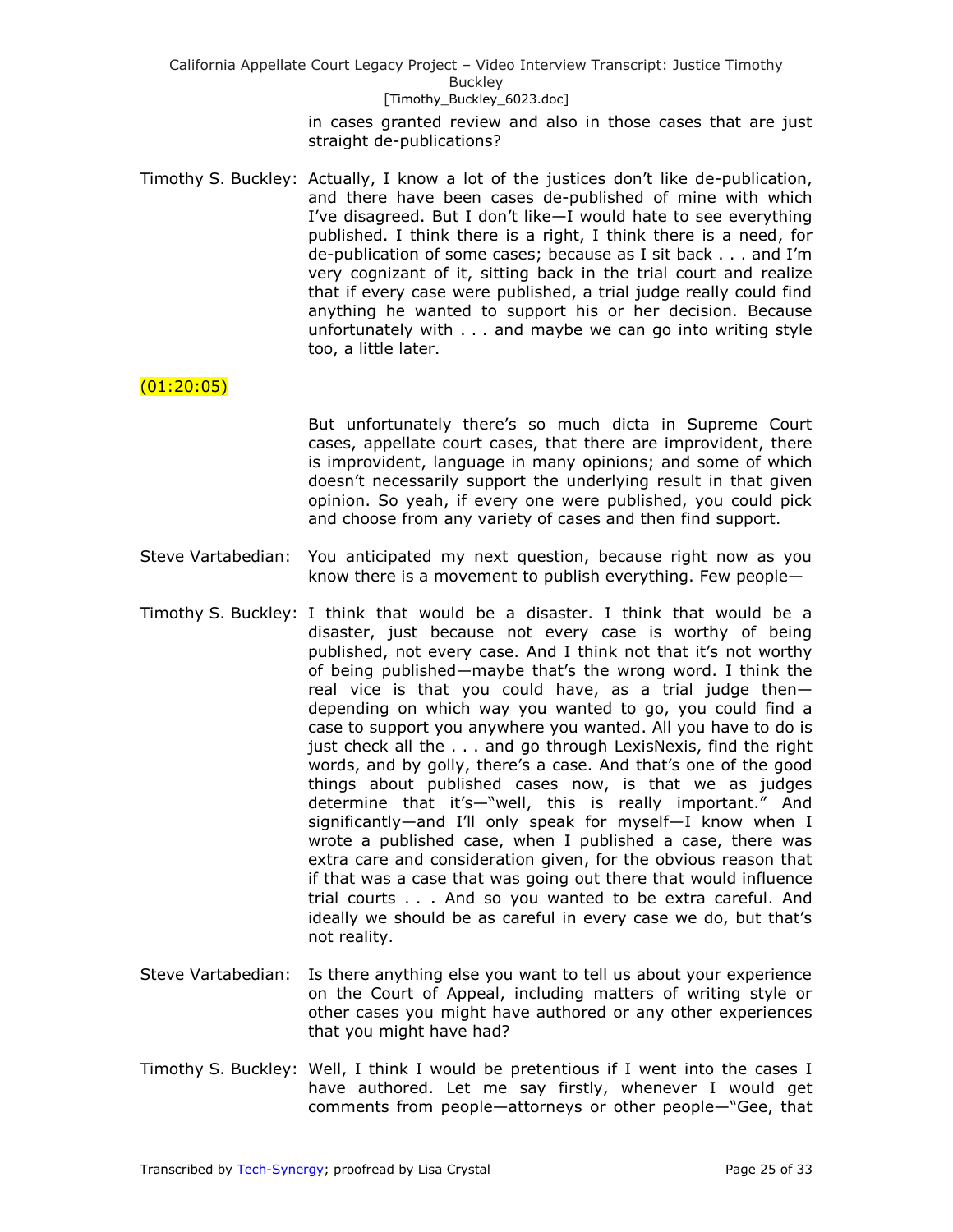Buckley

### [Timothy\_Buckley\_6023.doc]

was a great case you wrote." My stock response, which was a valid response, was, "Well, gee, don't thank me. Thank Lisa or thank Bob or thank someone else who wrote it. I mean, they did most of the work on it." So I don't have any illusions about me being involved in momentous cases. I mean, eventually they'll be changed, most of them, and they'll be overturned or modified. And I haven't had any that I'm aware of, seminal cases on an issue where . . . And there may be, maybe there is one or two, I don't know—but I've never cared about that either. As far as writing style, yeah, I have very strong ideas on writing styles. I think briefer is better. I think the old KISS, the acronym KISS, makes sense in every way of life, especially in the appellate court: "Keep It Simple, Stupid." I believe that the Supreme Court opinions are way too long; I think many of the appellate court opinions are way too long.

The way I looked at it . . . and I looked at it probably because I'm lazy. I figured if I'm going to look stupid and be wrong, I'd just as soon be stupid and be wrong on 3 pages than do it in 20; and the longer your opinion is, the more opportunity you have to be criticized. Because I think it's inevitable; the longer the opinion is the more likely there is to be some loose language that could be misinterpreted. And there is way too much dicta in the opinions. Heck, all you have to do is look at the Cal.2d's and Cal.3d's and now Cal.4th's, and just count the pages in the Supreme Court, for example. In the Cal.2d's there was good law written there, and you will see an opinion that may go 5 pages on the average. In Cal.3d you may see it go 10 or 15. Cal.4th it's probably 15 to 25 and up. I mean, what's the point? So yeah, I have very strong feelings about that.

- Steve Vartabedian: Is there anything in particular that you miss about the job since your retirement in September 2004?
- Timothy S. Buckley: I miss the people. I don't miss the appellate work; I don't miss the Court of Appeal at all. I love being in the trial court. I miss my friends here, and I count everybody here as my friend. So I miss my friends here at the court, and that's the only thing I miss.

## (01:25:02)

I love the people; I love the experience I had. But when the other . . . And I know this is anathema to other appellate justices, and of course they'd never watch my interview anyway; they wouldn't care. But I would always get these comments: "Gee, you must be working hard in the Court Of Appeal." And I would say, "What? I'm not doing any work there; I mean this is easy." I said, "I've got bright lawyers, I've got bright people with whom I work, they're doing all the work. It's the trial judges who are really working hard and have the pressure." And it's true. I mean, we have 90 days to get an opinion out once it's submitted, so we have a lot more time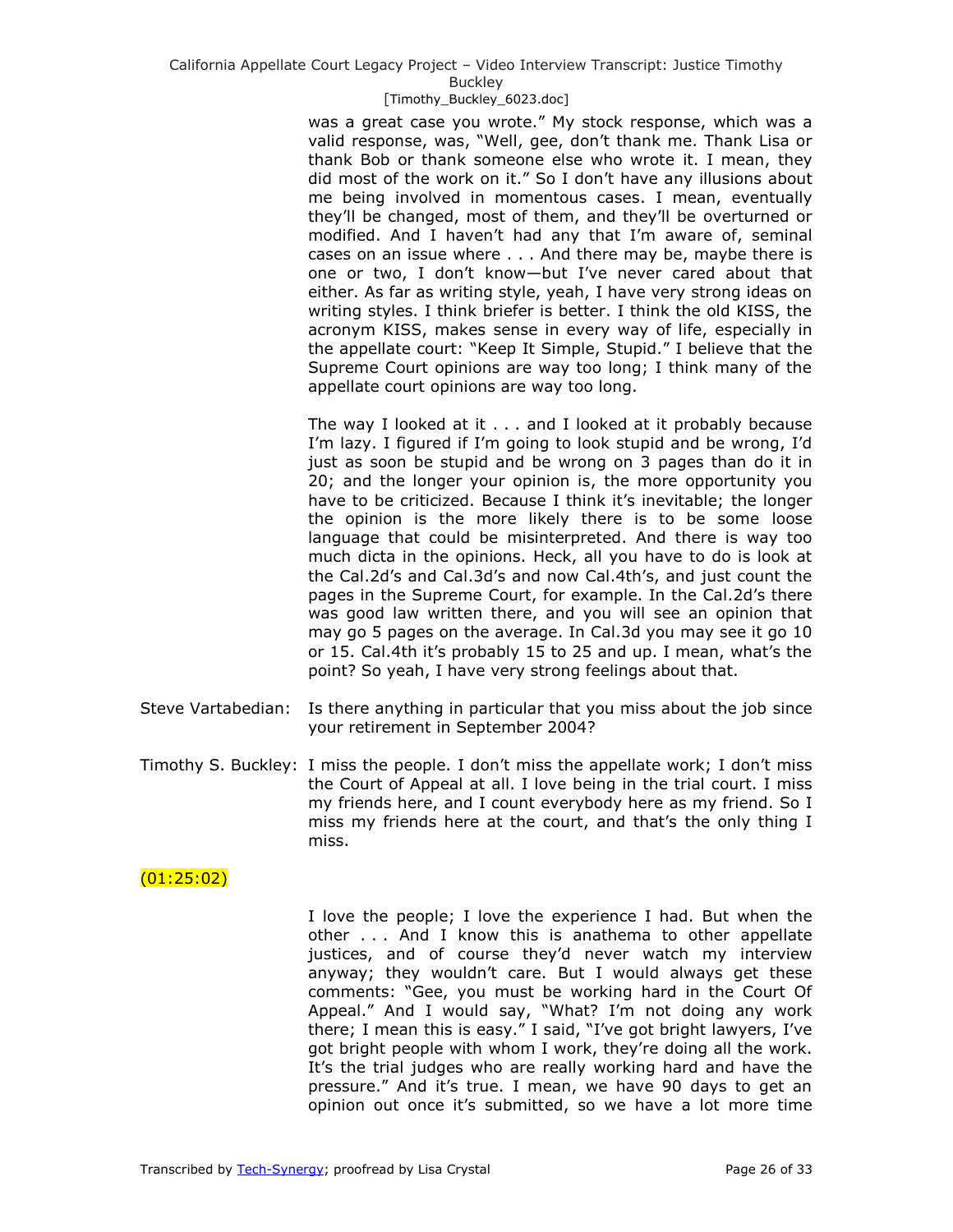#### [Timothy\_Buckley\_6023.doc]

than that beforehand to, at our leisure—and I don't mean to use the word "leisure" in a pejorative way—but we have the time to really construct a reasoned opinion as to what should have happened, whereas the trial court has to make a splitsecond decision and risk getting it wrong, because there is no luxury of time. And that's a big deal.

- Steven Vartabedian: And you've talked about the fact that you have gone back and you are now working in the trial court in the assigned retired judges program. Was it very difficult to make this transition back to the trial court, after being away from it for about 15 years?
- Tim Buckley: Well, yes and no. I thought it would be very difficult for me, but I slipped right back to it more easily than I thought; the difficult part is, is that I just got handed my first reversal—Et tu, Brute—and on one of the first cases I handled. But in fact when I got it, I laughed, because I said, "Well, I've always known how it felt and now I'm reminded." But it's all part of the process. Now it's actually become much easier than I thought.
- Steven Vartabedian: Have you noticed any changes in the trial courts over the past 15 years, now that you're back in the trial court?
- Tim Buckley: I think there is a little more, even more than it was, of looking over your shoulder. I think the problem is, some of the trial judges probably worry too much about what people think of them instead of simply doing what's right and not worrying about it. And that's no indictment, that's reality. I mean, it's become such a competitive process, such a hotly contested process at elections, that there's a tendency to worry about your security and this and that.
- Steven Vartabedian: You for one seem to be enjoying your present work.
- Tim Buckley: Oh, I'm having a ball.
- Steven Vartabedian: And I have it on good authority that the people in the trial courts really like you too. To what do you attribute this success that you've had with it? Is it just something that you've been able to draw on from your past experiences, knowing you enjoy the work with people, or is it something else?
- Tim Buckley: Well, I don't know if I've had success. I do have . . . I sit in some of the different counties, and I've dealt with all types of different lawyers. And I've always felt, found, that if you treat people with respect, lawyers . . . In other words, I tease the lawyers a lot, and I'm very informal in this and that, and hopefully they know it's teasing. But I would never purposely humiliate a lawyer. I would never degrade or humiliate a defendant. I really do . . . heck, I'll go out there in the Raymond court and say, "I love you people," you know; and they look at me like "What?" And you know, but if you take the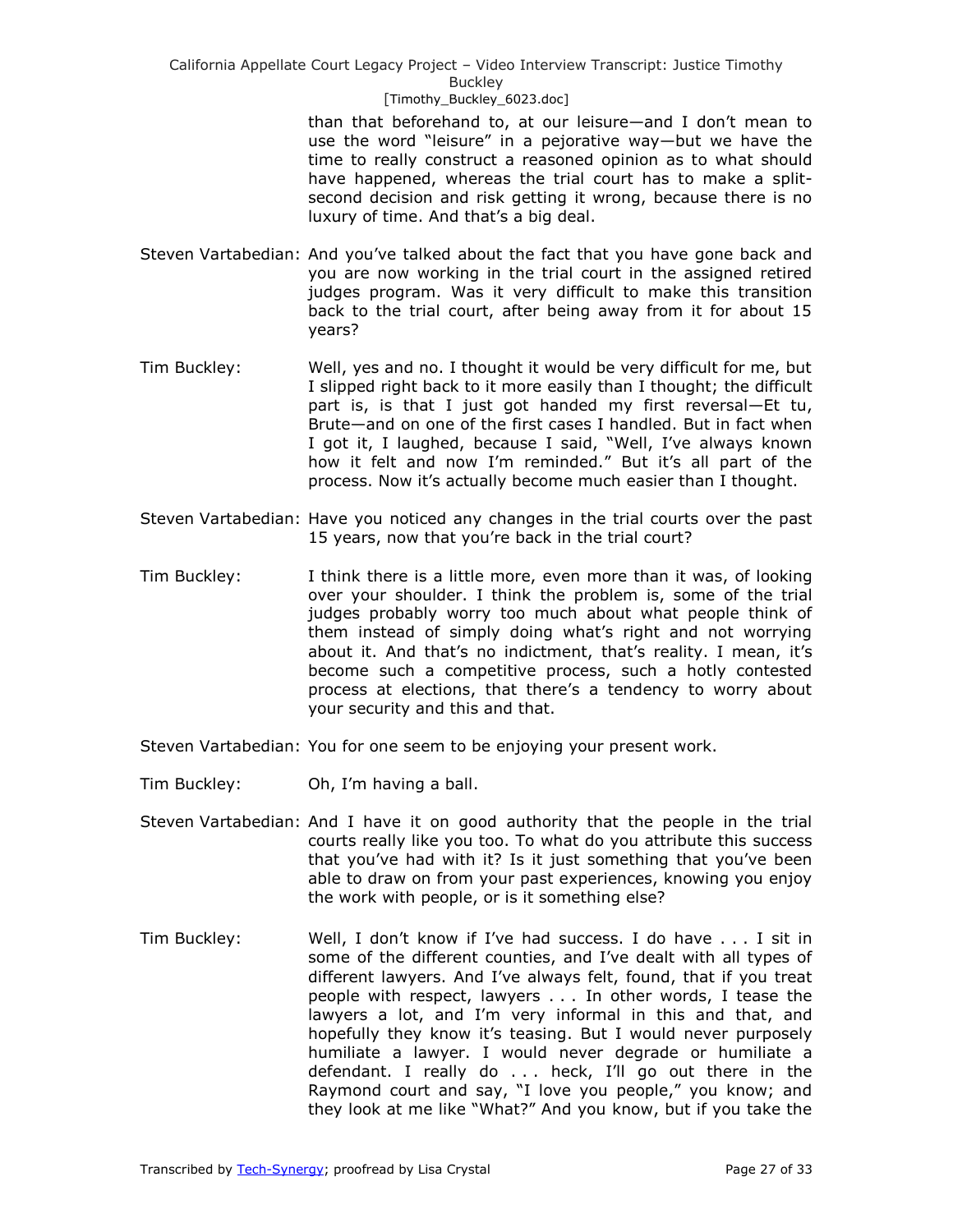[Timothy\_Buckley\_6023.doc]

time to listen to the problem . . . and then I'll tell them, I said, "I love you, but it could be tough love." And if you have to put some guy away, or some woman away, it's not . . . you don't like it, but you have to do it, because you have to enforce the law and get their attention.

But no, the people have been just great to me. I think they realize I'm old and they take some pity on me. I think that's what it is.

- Steven Vartabedian: I don't think that's it; I don't think the age is a factor at all. Now when you're not serving an assignment, how do you spend your time? Maybe you should tell us about some of your hobbies. And I know you're quite the collector; if you can tell us—
- Tim Buckley: Well, I am a collector; in fact, at one time I was thinking when I retired from here, I would be an estate . . . handle estates, buy and sell estates, appraise, and so forth. And then I realized that would be stupid, because then I'd probably go broke and then I'd have to hire people and payroll and all that stuff.

# $(01:30:03)$

So I just basically like to collect; and I like to do a little of this and that. I like to travel around to the different courts. I tend to stay busy, but I don't really, I don't have any . . . Connie, my wife, trains in Hunters & Jumpers, and she actually is a horseshow judge; so we go around, sometimes we go around to the different states and she'll judge. She's not doing that as much yet, but she will.

- Steven Vartabedian: And of course you've told us about Connie. You have two children; the one that you mentioned, Allison—
- Tim Buckley: Two children, Allison and Steven; Allison is . . . I won't mention her age, but well, she started—
- Steven Vartabedian: We know she was born in your second year of law school. *[laughing]* That's a good way.
- Tim Buckley: Yeah, she's 35 and Steven is 30, and they are the two people of whom I am especially proud. They are just awesome people. And my wife is a sweetheart—I mean, I know I'm not the easiest person with whom to live, because I'm kind of squirrelly; but she has been very patient with me. And it's been a great life. I don't have any regrets about anything—certainly in what I have done.
- Steven Vartabedian: One of the things I neglected to ask about early, and I'll ask about it now—this would include both community service you are now involved in and any community service over all the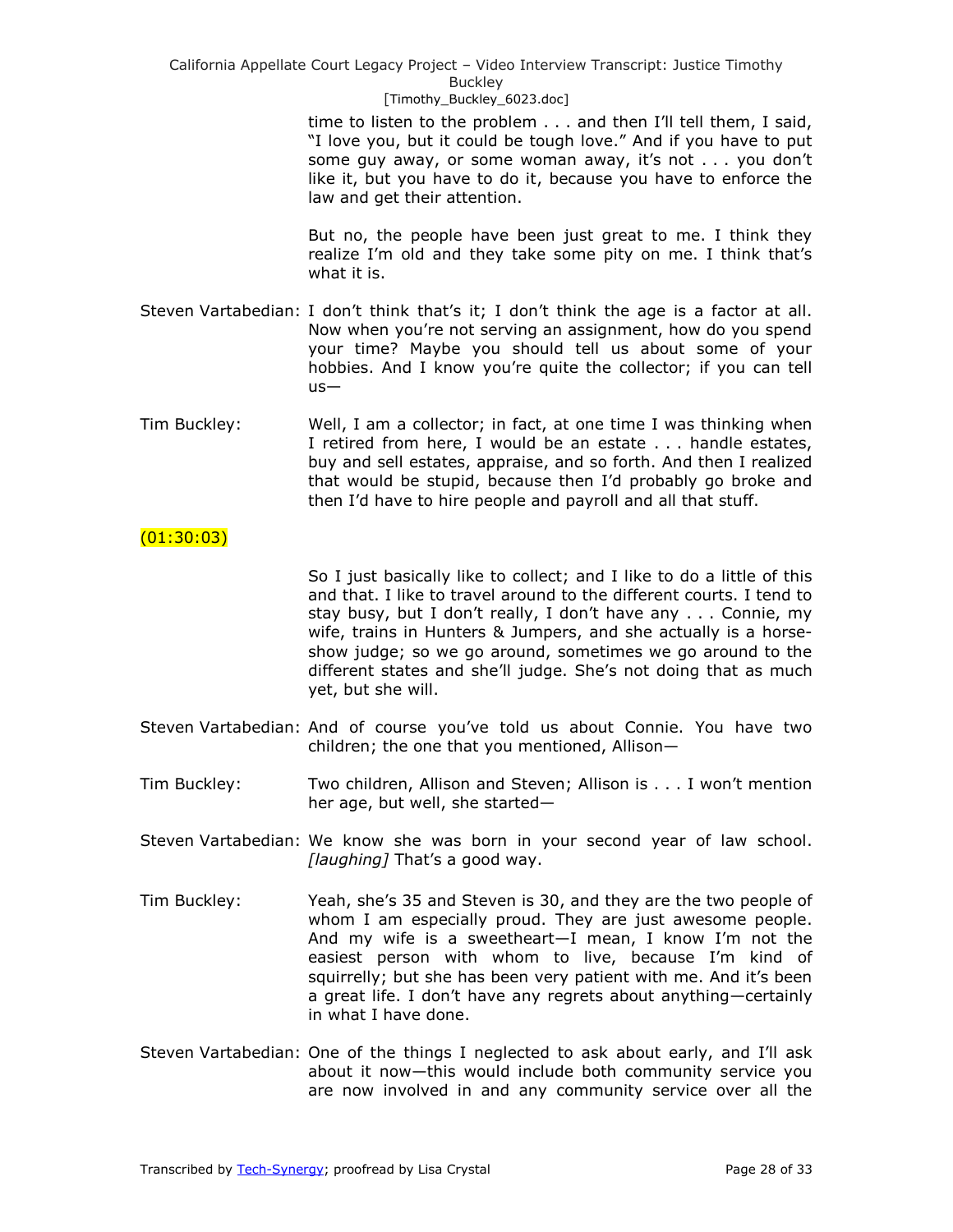> years. Could you tell us about any of the activities you have in the community at large?

Tim Buckley: Well, I've been on various committees, local committees, cancer societies and YMCA and so forth. But I tend to get asked a lot for advice, and of course I really can't give legal advice, so you have to do it and couch it in such a way that it's basically you are just talking as a friend and not about the legal.

> But in the past I've done a lot of weddings, and I used to enjoy doing them; now I don't enjoy them quite as much because it just took so much time. I've probably done, as I estimate, both in the court and out, as many as six to eight hundred weddings. And I don't charge for weddings; I do it for friends. And after a while I tended to try to discourage that because it just . . . you have to do the rehearsal and the wedding day, and so you're tying up a weekend there; and then you have to interview them before, because I tried to customize the wedding to make it personal. And it just got to be so much that I really kind of cut back on that. But basically, part of me wants to do public service work—you know, at a soup kitchen or whatever, but . . . And I say that with the reality that I'm somewhat lazy; and so only because the opportunity hasn't provided itself and I'm too lazy to search it out, I haven't gone there yet. But maybe someday I'll do that too—I mean just because we've got one life, and then we're dead.

Steven Vartabedian: Any words of advice that you'd give to new lawyers?

Tim Buckley: Yeah. Actually, I think it's pretentious for me to give advice to anybody, but there was a talk I gave to the new admittees you were on the panel at the time, you know we'd do that when new attorneys were sworn in. Jim Ardaiz afterwards said, "Wow, that was a great love speech," and I laughed, because it kind of was.

> But it came across, if you looked at it one way, it was almost superficial and flip, but actually it represented what I feel about how life is. I think people take themselves way too seriously. So I think if I'm trying to . . . and I don't recall exactly, but I had a bunch of little homilies. One homily was, and in no particular order, but: "If you don't take yourself, if you don't think you're so important, you don't have as much to live up to." And then, you know, and then I said, "Love people." Then "Don't worry about what others are thinking of you, because they're not; they're too worried about what others are thinking of them," which actually is very true. People live their lives worried about what others think, when truth be known, they're not thinking about Steve Vartabedian or Tim Buckley; they're too worried about their own lives.

# $(01:35:01)$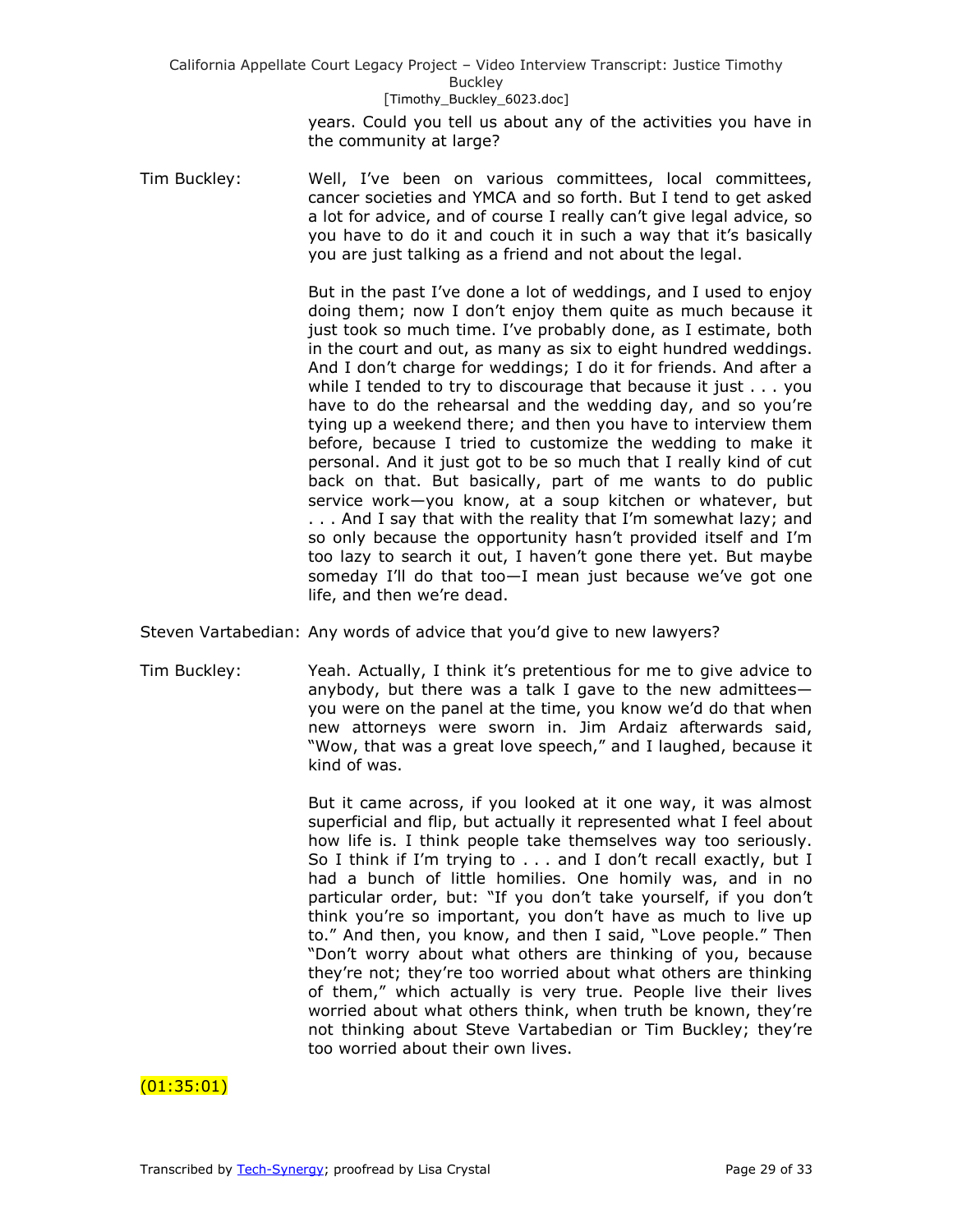#### [Timothy\_Buckley\_6023.doc]

And then I would say, "Love people." And I had a bunch of other things that at the time I said and then each one was, "Love people." You know, if you love people and you treat people with respect, it comes back to you tenfold. And I'll say some things in teasing that are said only because I care about the person. In fact, the joke I've made to people or as a comment I've made to people is "If I don't like you I wouldn't tease you." And that's true; I only tease my friends.

- Steven Vartabedian: You must like me a lot, because I've been the subject of a lot of teasing.
- Tim Buckley: You have been—and we won't go there, will we? I would love to though. But anyway . . . and the other thing is, one last comment about judges, you know the "robe-itis"; let's talk about robe-itis for a second, if we could; I don't know how we are on time.
- Steven Vartabedian: We are fine, actually; and so this'll be an extension, perhaps advice you would give to new judges as well.
- Tim Buckley: Yeah, actually, I would to new judges. When you become a new judge everybody treats you differently. You go from being a lawyer to a judge and everybody—not everybody, but some people—become sycophants. You know, they suck up to you. They'll say things. I mean, everything you say is funny; gee, everything you say is profound. And if you aren't aware of it, you start to buy into it. I know my epiphany was when . . . I was a young judge, you know; I was appointed when I was 32. And I remember standing in line at a movie theater and the thought went through my head—I had only been a judge like six months—"Why am I standing in line? I should be at the front, or I should be inside." And no sooner had I thought that then I said, "Son of a you-know-what!" And I've remembered that thought "Why am I standing in line?" forever, and that has always been a wake-up call to me, because there is a tendency to think that you're this super person, and we're not. And whether I've been grounded or not, I'll leave it to others; but I think I have. And I've never felt comfortable being a judge, never, ever, ever felt comfortable being a judge with the title. In fact—and I know you're like this too—outside of the courtroom I don't like to be called "Judge"; in fact, nobody in Hanford calls me "Judge."

In fact there's kind of a cute story. I had this kid in the gym, I had . . . he was 18, and I was in superior court and I had put him on probation, felony probation, for possession for sale of drugs. And he was a nice kid, it was a small amount, and I gave him a year in jail and a condition of probation, felony probation. So he gets out of jail and he comes back to the gym and he sees me and he says, "Timmy!" And I thought, is this okay? I have him on probation; he's calling me "Timmy." And I said, "Yeah, that's cool. I could send him to prison if I had to, if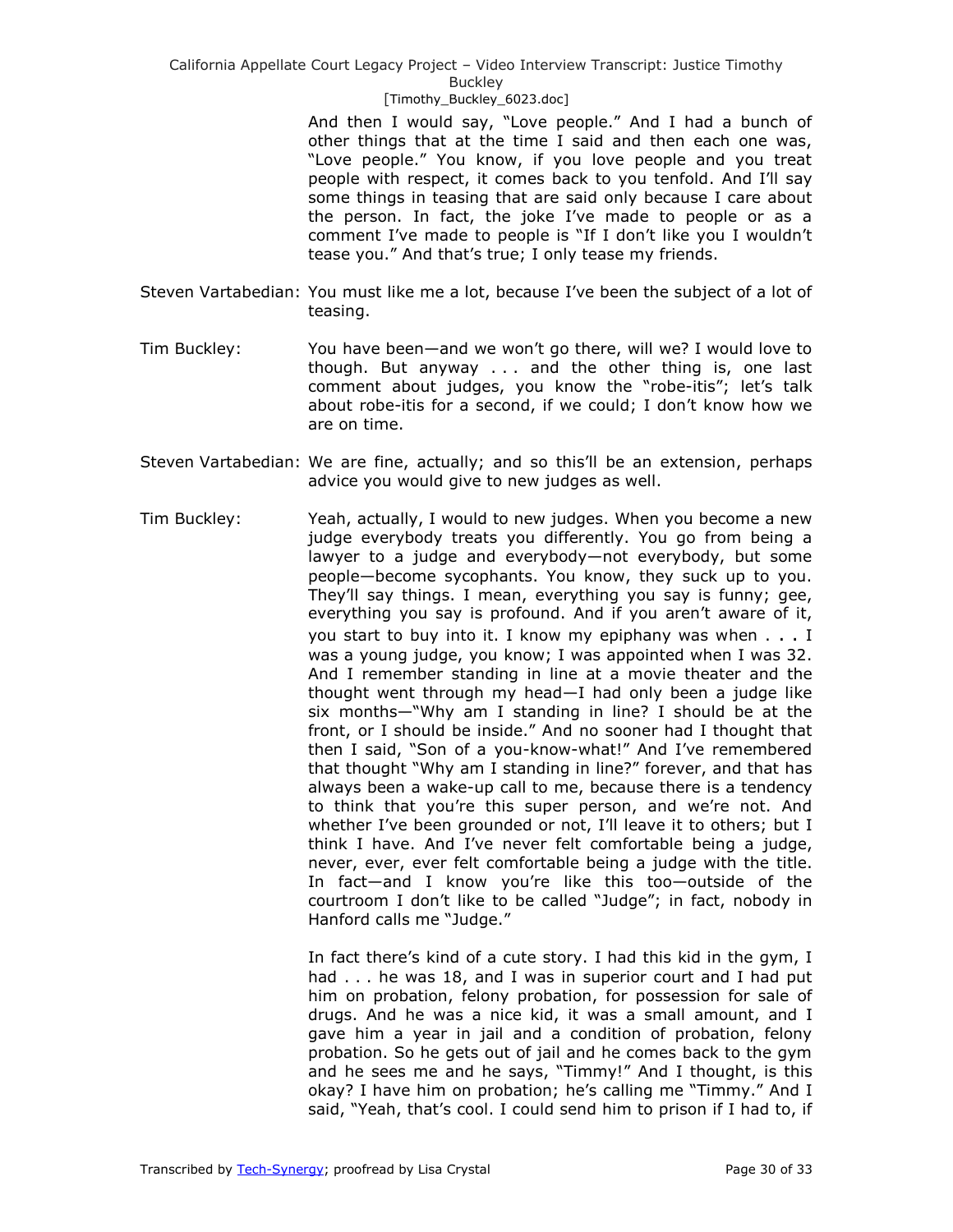> he violates." And I said, "Ernie!" So we were always Ernie and Timmy and it was okay. You know, it didn't bother me, and obviously it didn't bother him. And as it turned out he didn't get into trouble anymore; of course I didn't think he would.

Steven Vartabedian: Yeah, I think a little humility is good for all of us.

- Tim Buckley: Yeah, exactly. I mean, and that's another thing with the socalled tough-judge syndrome. And I see it—and I don't watch the TV programs, but you can't miss *Judge Judy* or some of the other drivel that comes out—and that is that these people are idolized because they're tough, they're insulting. And it's a lot tougher to be compassionate and show compassion as a judge than it is to be tough. And I came to that realization a long time ago, but I don't think I really appreciated before; I was thinking, well, gee, we've got to be tough and this and that. But you can be tough, but you don't want to come across as a jerk.
- Steven Vartabedian: As refreshingly humble as you are, I hesitate to ask my next question, but I'm going to ask it anyway.

## (01:39:58)

- Tim Buckley: I'm not that humble. Bill Stone . . . I've got to say this. One time I went to Bill and I said, "Bill, you know, one of the major differences between you and me is that you're not falsely modest like I am." And he said, "Oh, well, thanks." Then he realized that by saying "thanks" he was accepting that he was modest, and then he got all flummoxed and didn't know what to say. But anyway, go ahead.
- Steven Vartabedian: My question is, what would you most like the legal community and the community at large to remember about you?
- Tim Buckley: That would be just nice, to be remembered. But you know, I tell defendants  $\ldots$  you know, when I say about, "Hey, you need to do something right," I said, "You've got one life and then you're dead.‖ I mean, I don't have any illusions about myself or what I have done that, beyond my immediate family and close friends who will then die, that I'll be remembered. And that's not a bad thing. It's just that, I don't know, maybe as a person who tried. And that's about it; I don't know. I guess it would be just nice to be remembered for at least a few years. Heck, since Brad got here, he's taken over; I don't think anybody even knows my name here.

Steven Vartabedian: You're referring to the person that took over—

Tim Buckley: Yeah, Brad Hill. I always . . . "Brad," I said, "God, after three . . . looking at what you've done after three months, they won't even know my name."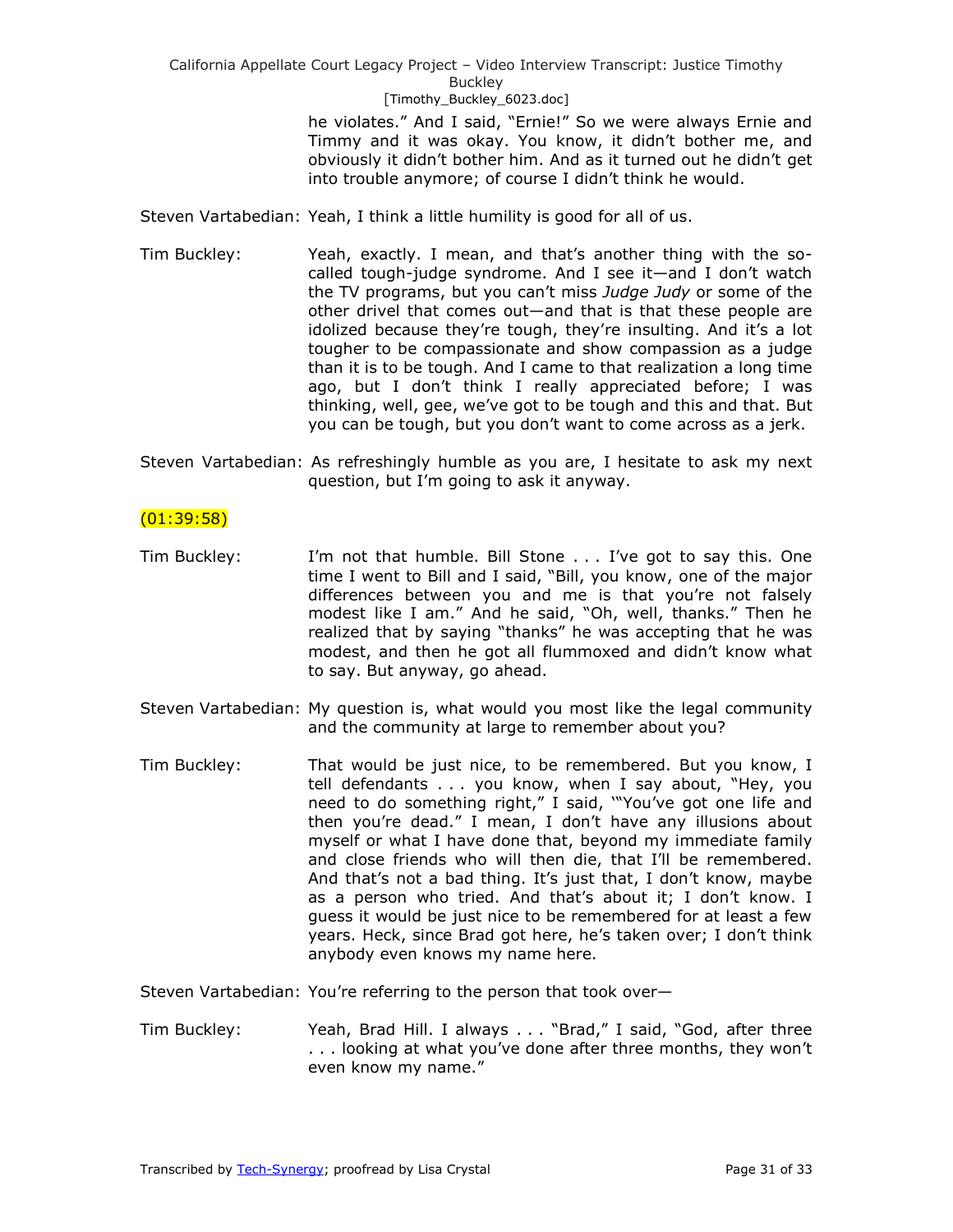- Steven Vartabedian: Well, I must tell you it really has been a pleasure talking with you. And I just want to thank you, both personally and on the part of the committee that I serve. Thank you for your very candid and revealing remarks that you have given; your recollections; and also thank you for your many years of judicial service. Thank you, Tim.
- Tim Buckley: Thank you, Steve. And actually I'll just say this, that I really was under wraps today—because as I said before, I didn't want Connie, my wife, to be upset with me. So I behaved, I think.

Steven Vartabedian: Well, we'll see if she's upset with you.

Tim Buckley: No, she won't ever look—because I won't tell her it's on.

Steven Vartabedian: Thanks again, Tim.

Tim Buckley: All right, thank you.

\*\*\*\*\*

Steven Vartabedian: Do you have any particular heroes in the law?

Tim Buckley: You know, there's one jurist who, similar to my comments about Governor Brown, who I have kind of changed as far as my feelings. When I first started as a judge, I really was upset with the Supreme Court. I felt they were way too liberal and at that time I really . . . I still do think they went overboard, but one of the jurists I kind of blamed was Stanley Mosk. But then as I got a little older, I was reading more and more of the opinions and reading about him. I realized how wrong I was that actually as far as I'm concerned, he was one of the most principled people on any of the courts. He was not an ideologue. And one of the problems with jurists is, sometimes they become ideologues, so everything they write is basically written in such a way as to further their own agenda or feelings on the way the law should be.

> And I realized that Mosk, who was very much against the death penalty—and whether you're for or against doesn't matter, except as to make the point that when . . . But he accepted the fact that that is the law, or was the law, of the State of California, and he would implement it. He didn't like it, but he would do it. And he would do things because he knew the law required him to do it, and he was fulfilling his job. And I grew to admire him for that. In fact, when I was . . . I had the good fortune of sitting on the Supreme Court through my alphabetical rotation. He was on the panel, and I made a special point of going to Stanley and saying, "Stanley, this was the highlight of my legal career," which it was. I was sitting on the Supreme Court with Stanley Mosk.